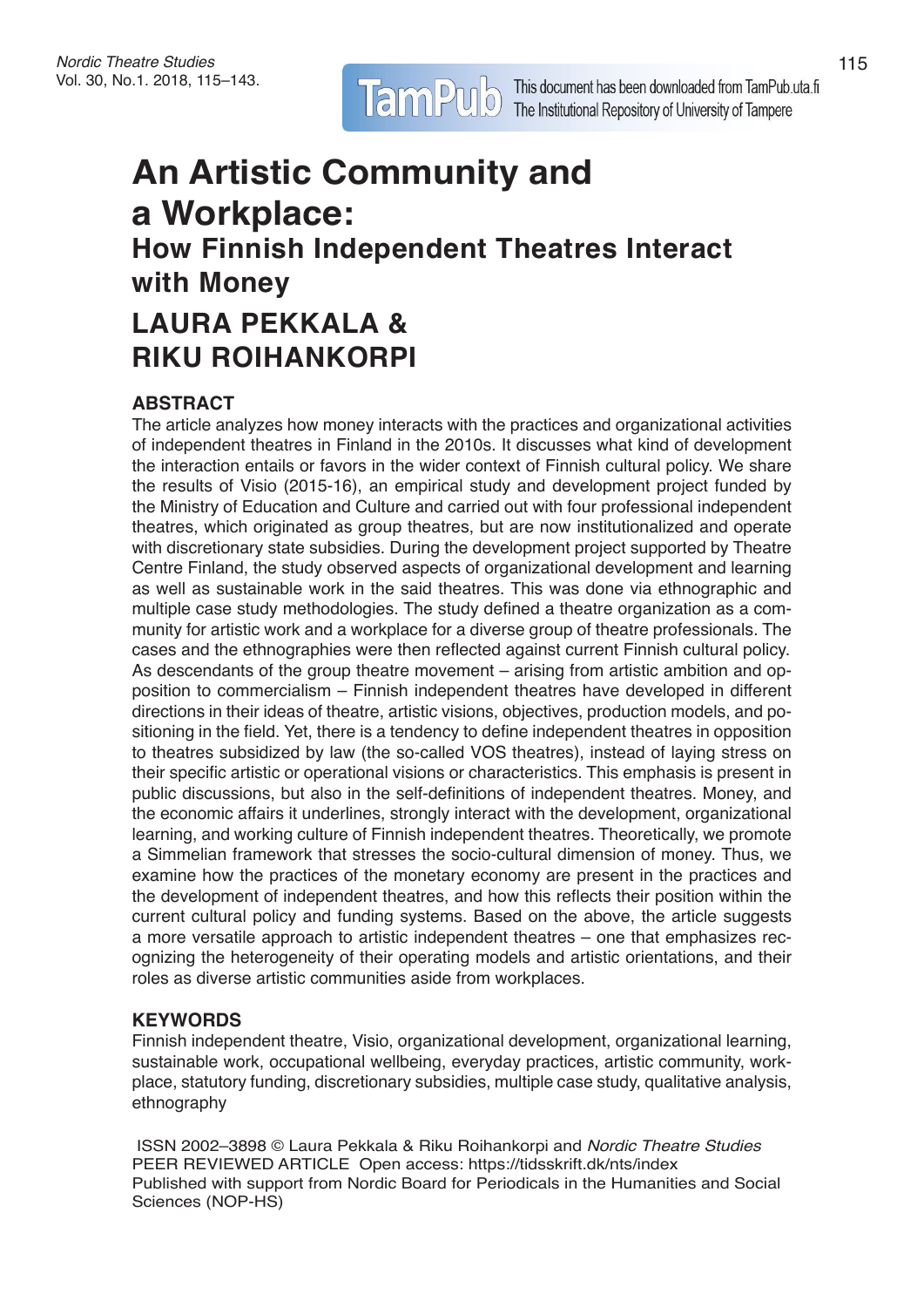# **An Artistic Community and a Workplace: How Finnish Independent Theatres Interact with Money**

# **INTRODUCTION**

This article discusses how theatre practices and organizational activities interact with money within independent theatres in Finland in the 2010s. Consequently, it suggests what kind of development the interaction favors in the context of Finnish cultural policy. In the article, we share the results of Visio, a research and development project conducted by the Centre for Practice as Research in Theatre T7 at The University of Tampere, and funded by the Ministry of Education and Culture, Finland. The project focused on four independent professional theatres in the years 2015 and 2016, and the aim of the research involved was to gain more knowledge about the possibilities and challenges Finnish independent theatres face in their organizational development and with regard to their organizational, economic and artistic sustainability. The four development processes carried out with the participating theatres served as cases for a study on the organizational development and learning of independent theatres, which employed strategies and methodologies of multiple case study research and ethnography. Organizational development and related ethnographies were later examined in the context of the current Finnish cultural policy. In the study, a theatre organization was defined as a community for artistic work and a workplace for a diverse group of theatre professionals.<sup>1</sup>

The theatres that participated in the project operate outside the main public financing system for arts and culture in Finland – the system of statutory funding called VOS (the Finnish acronym for the system). They originated as group theatres, but are nowadays institutionalized and regularly operating, receiving the state's discretionary operational subsidies allocated by Arts Promotion Centre Finland.

The study itself emphasized a broad Simmelian framework that underlines the socio-cultural dimension of money: money and economic phenomena

<sup>1</sup> The article contains reworked and translated sections of Laura Pekkala's report *Kohti oppimista ja kestävää työtä – organisaation kehittymismahdollisuudet valtionosuusjärjestelmän ulkopuolisissa ammattiteattereissa* (2017) for the Ministry of Education and Culture, Finland, published by the Centre for Practise as Research inTheatre as part of the project Visio. Translations by Riku Roihankorpi and Laura Pekkala.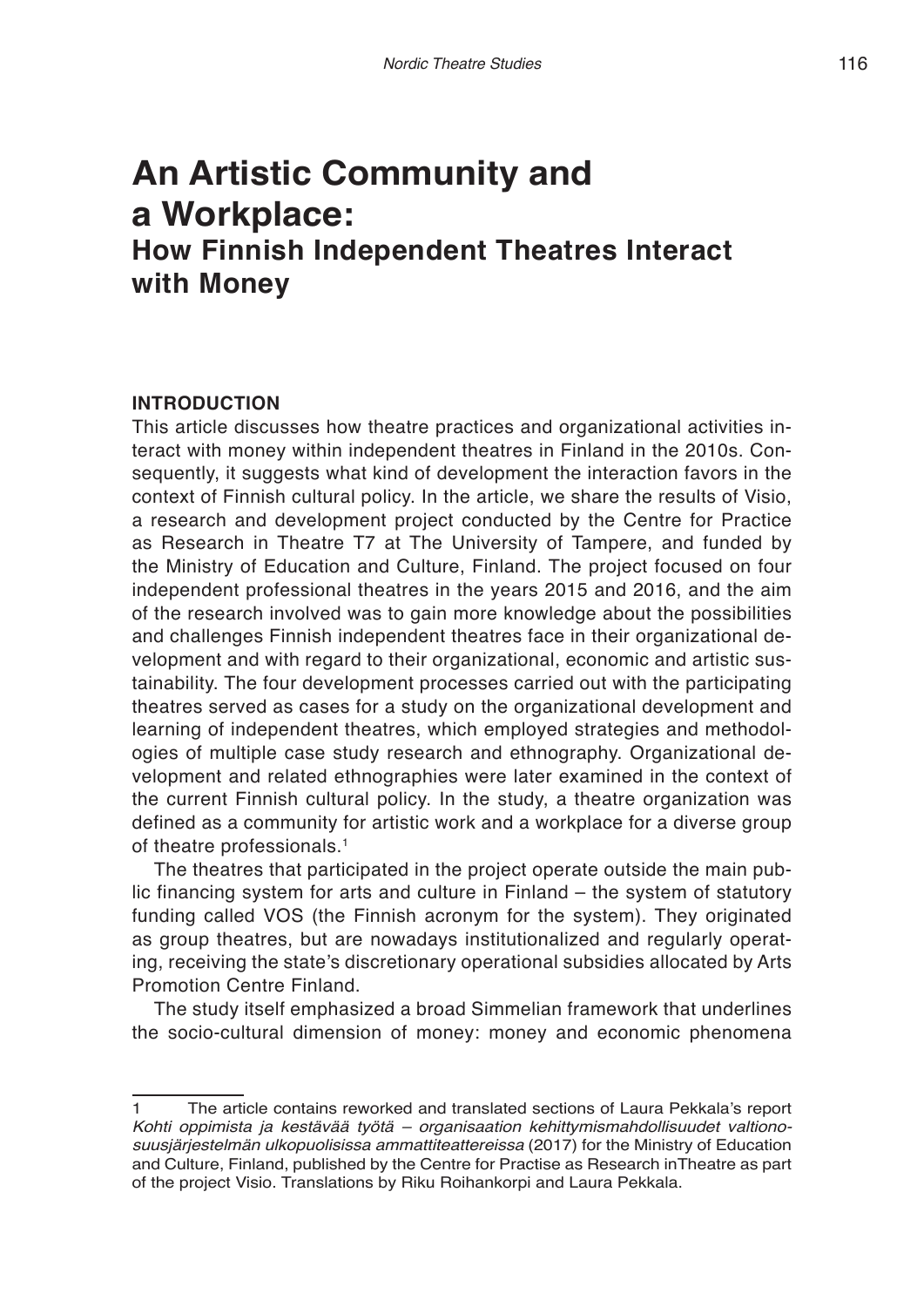should not be discussed only via economic facts.<sup>2</sup> This hypothesis served as a backdrop for the theoretical frameworks of organizational learning and sustainable work, as the latter two were employed to produce comprehensive knowledge about the central challenges of learning and development in independent theatres. Through them, we now expect to establish arguments about how the practices of the monetary economy are present and presented in the practices and organizational activities of independent theatres, and how this affects their relations to current cultural policy and funding systems. As a result, the article suggests a more elaborate definition for artistic independent theatres – one that emphasizes their functions as artistic communities aside from workplaces.

The practices of Finnish independent theatres, those operating outside the system of statutory funding (VOS)<sup>3</sup>, have been studied relatively little. Statistical analyses have been compiled and published in The Finnish Theatre Statistics by Theatre Info Finland (TINFO). Theatre Centre Finland, a safeguard organization of the independent theatre sector, has compiled reports on their prospects. Researchers Anu Oinaala and Vilja Ruokolainen from the Center for Cultural Policy Research Cupore have studied the independent sector of performing arts in Finland in general and published two articles based on their findings. In their analysis, the independent sector (or the "free field", vapaa kenttä in Finnish) is defined to include all organizations from outside the VOS system, ranging from established operators to temporary working groups and individual artists. *Vapaan kentän ammattilaisryhmien toimintaedellytysten parantaminen*, a working group report by the Ministry of Education and Culture that surveyed the situation of the independent sector in the context of cultural policy, was published in 2011. The conditions and the production and operating models of independent theatres are also illuminated by *Kiertueella henki kulkee!* from 2013, a report by the project TEKI-JÄ – Teattereiden kiertuejärjestelmä coordinated by the Centre for Practice as Research in Theatre T7. Researcher Timo Kallinen (2002) analyzes the Finnish group theatre movement from a historical point of view and exposes the typical operating models of independent theatres, albeit there are group theatres operating inside the VOS system as well. Yet, these previous reports and studies have not focused specifically on the everyday organizational practices of independent theatres.4

## **INDEPENDENT PROFESSIONAL THEATRES IN FINLAND**

From a monetary point of view, the field of Finnish theatre is determined by the VOS system (in effect since 1993), which means that certain established

<sup>2</sup> See e.g. Simmel 1997; Pyyhtinen 2009.

<sup>3</sup> Finnish independent theatre organizations are not subject to the Act on the Financing of the Provision of Education and Cultures (Theatre and Orchestras Act 730/1992).

<sup>4</sup> Teatterikeskus 2014, 2013; Oinaala and Ruokolainen 2013, 2017; Opetus- ja kulttuuriministeriö 2011; Kekäläinen and Salomaa 2013; Kallinen 2002.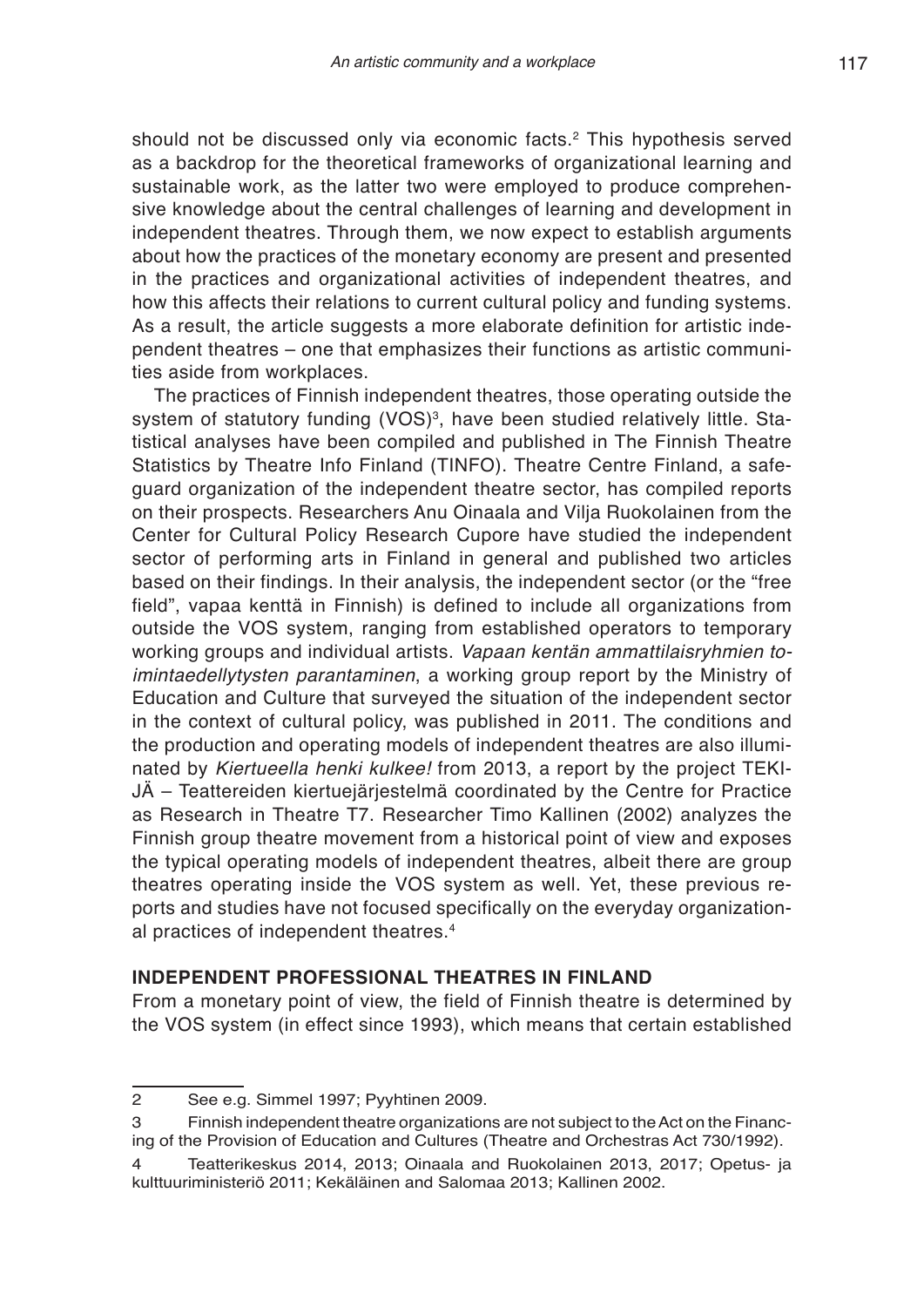operators are subsidized by law, while those outside the system are defined as independent theatres (the "free field") that may receive discretionary subsidies but are largely self-financed. As noted, this article examines the latter group of theatres, more specifically four established operators in this particular group.

Finnish society – effectively, the operational environment of Finnish theatres – has significantly transformed in recent years. This is due to globalization, technological advancements, the decline of the welfare state, and various challenges concerning resources and the environment. The situation affects theatres as well. Public funding for the arts and culture has diminished, $5$  and the demand for private funding is on the rise. The amount of self-financing of the theatres' total income continues to rise and the pressure to increase spectator figures and ticket sales is considerable. This, despite the fact that self-financing already constitutes a significant portion of the income formation of independent theatres: an average of forty four percent<sup>6</sup> in 2015. The surrounding consumer society has long since become fragmentary and the consumer behavior of Finns has become more individualized over the past few decades.<sup>7</sup> Theatre audiences reflect these changes: instead of attracting or serving a single yet undefined audience, theatres now need to diversify their artistic approaches or to clarify their profiles in order to specialize in one artistic vision. In principle, the supply of arts and culture is generous, especially in the Helsinki (capital) region, and theatregoers have a variety of shows and genres to choose from. However, the rivals for theatres are not necessarily other theatres or cultural institutions, but other forms of recreational activity.8

These changes pose a considerable challenge for theatre organizations: their strained economic situation necessitates greater productivity, the issue of quality concerns not only artistic contents, but various additional services provided for the audiences, and new cultural policies and changes in the hegemonic stance towards culture at the societal level put pressure on their development. For example, Finnish theatres that receive public funding are expected to enhance their audience development, meaning increasing interaction with local communities and different audience groups. Due to these expectations, theatres need to develop new kinds of artistic contents and services. There is also a need to develop new production models and ways of making theatre that may challenge established working methods. Although one may say that small and flexible theatre organizations based on the en-

<sup>5</sup> The state funding for theatres, orchestras, and museums almost doubled between 2002 and 2013. The cuts suggested by the government programme of 2011 have been allocated to statutory state support from 2012 onwards. (Kangas and Pirnes 2015, 80)

<sup>6</sup> Tinfo 2016.

<sup>7</sup> Lammi and Mäkelä 2013.

<sup>8</sup> See Klaíć 2012, 48.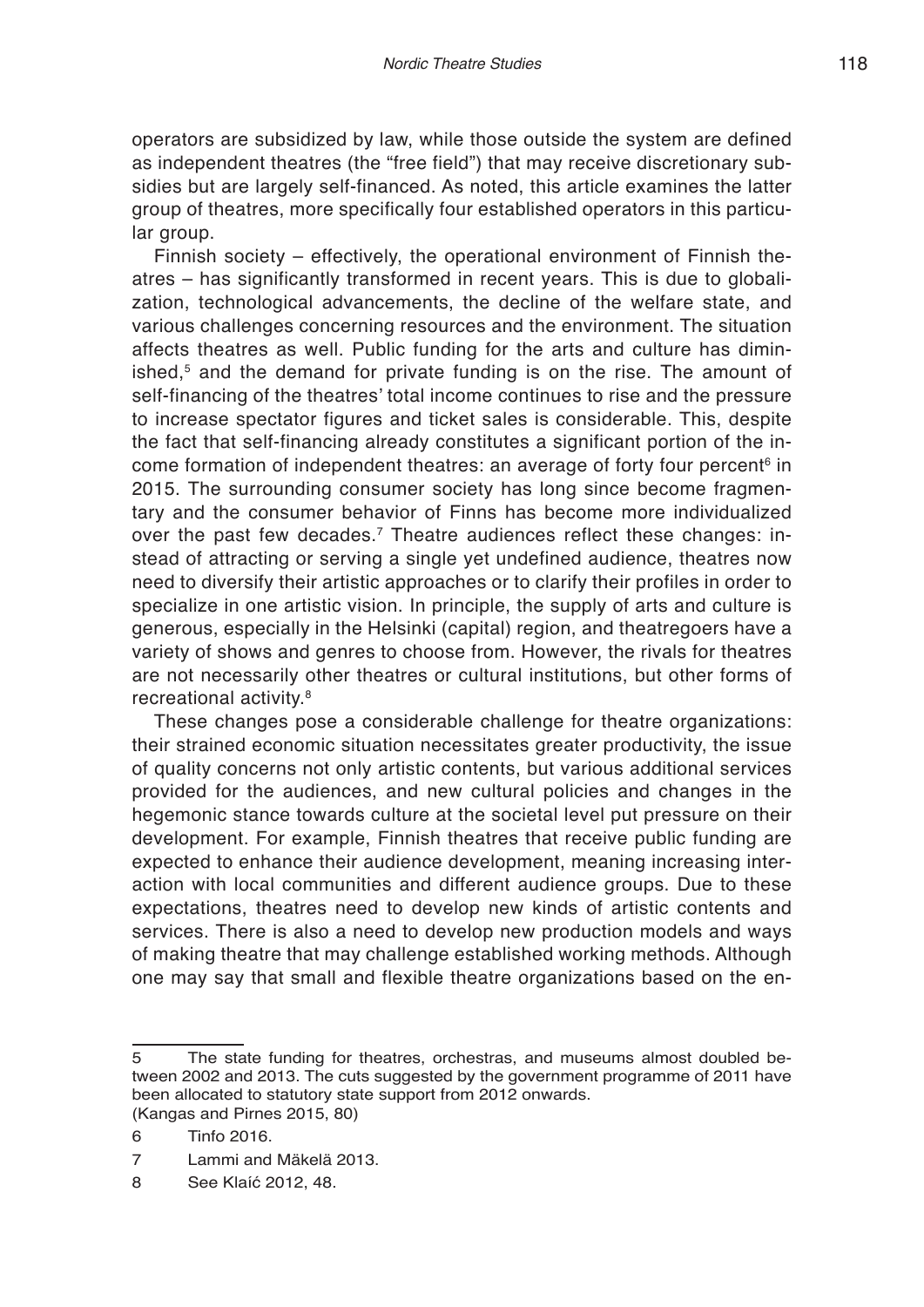semble model<sup>9</sup> are more adaptive by default, creating a successful relationship with a new audience always requires explicit choices and significant reallocation of resources.10

As descendants of the theatre group movement that arose from artistic ambition and opposition to commercialism, Finnish independent theatres have developed into various different directions in their idea of theatre, artistic vision, objectives, production models, and positioning in the field of culture. Yet, there is a strong tendency to define independent theatres in opposition to VOS theatres, instead of laying stress on their specific artistic or operational visions or characteristics as artistic communities. This emphasis is present in public discussions, but also in the self-definitions of independent theatres.11 Unsurprisingly, the debates within Finnish cultural policy also tend to situate independent theatres opposite to those subsidized by law.12 One can therefore suggest that money and the economic affairs it underlines strongly interact with the development and the working culture of Finnish independent theatres.

As an employer, the field of Finnish theatre has transformed considerably since the beginning of the twenty-first century. The number of theatre professionals working in the performing arts has increased and, according to recent man-year statistics, those employed in professional positions amount to 3500 persons. The training of theatre artists has not increased, but universities of applied sciences provide education aimed at other professional positions in the arts sector. Theatre and other performing arts professionals with degrees from abroad also work within the Finnish labor market. The increase in the number of arts professionals is especially evident outside the VOS system, where the amount of theatre organizations has multiplied notably. In 2016, there were 130–140 professional independent theatres and theatre groups operating outside the VOS system.13 Of these, forty-three received discretionary state subsidies and the amount has remained almost the same throughout the 2010s: in 2011 subsidies were granted to forty operators within the dramatic arts. However, the growth of the independent theatre sector took place from 2009 to 2011, as in 2009 discretionary state subsidies were granted to twenty-nine operators. For comparison, in 2015 there were forty-seven theatres subject to the Theatres and Orchestras Act<sup>14</sup> (including

<sup>9</sup> Here, as elsewhere, an ensemble means a theatre company with a recognizable artistic profile and a strong leader that operates with a distinct group of artists (Klaíć 2012, 37).

<sup>10</sup> Tinfo 2016; Lavaste, Rautavuoma and Sirén 2015; Pekkala 2017, 18–9.

<sup>11</sup> For the aesthetic and artistic premises of these discussions, see Johnson 2010, 34.

<sup>12</sup> Kanerva and Ruusuvirta 2006, 45.

<sup>13</sup> In addition to these, the statistics mention an undefined number of temporary artistic groups and productions by individual artists.

<sup>14</sup> Kangas and Pirnes 2015, 90. A majority of the 'fixed' or institutional theatres is maintained by private operators, such as societies, foundations, or corporations.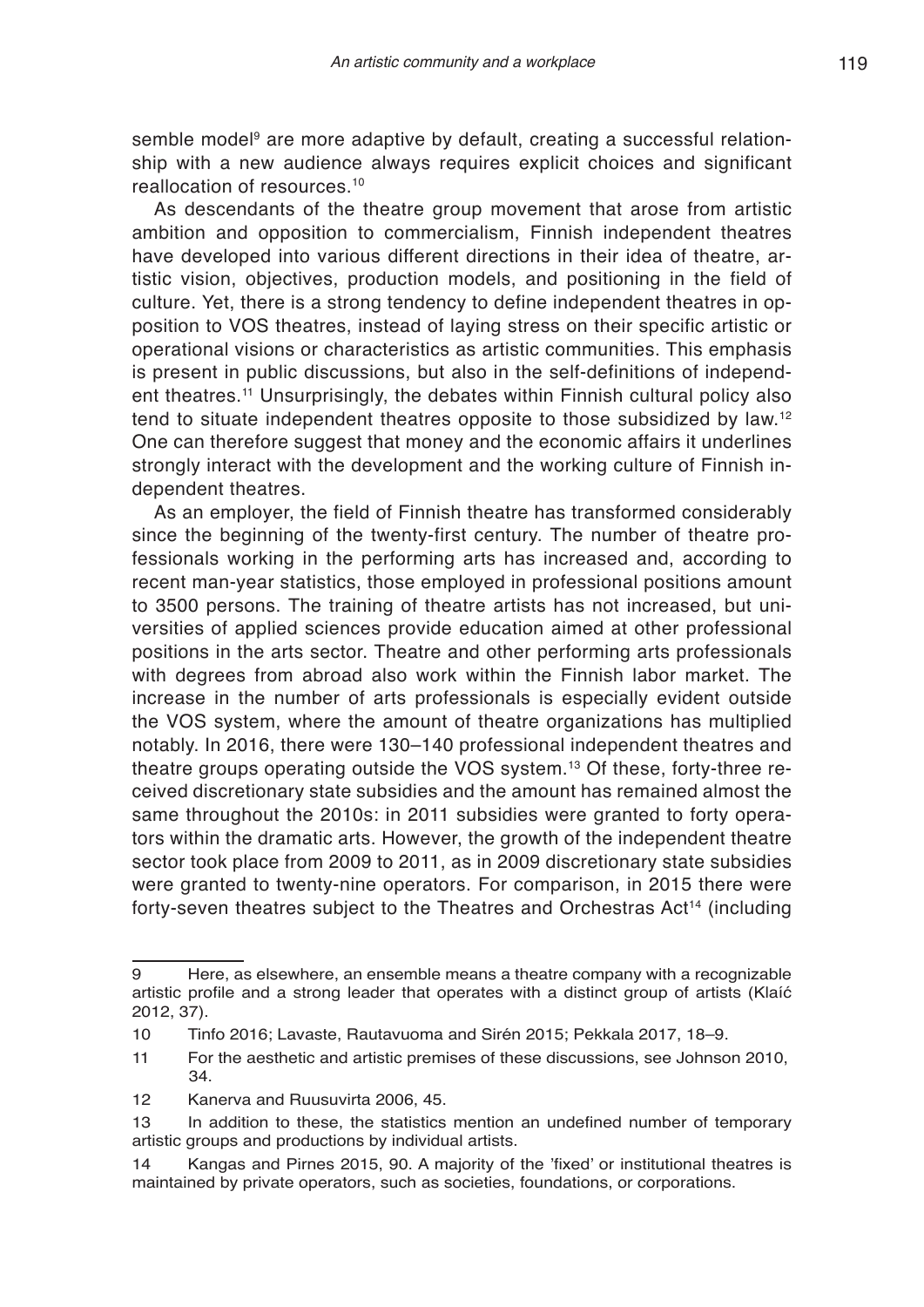the National Theatre), and the amount has not changed significantly during the existence of the statutory system.<sup>15</sup>

The growth of the field outside the VOS system resulted partly from the cuts in the state funding for VOS theatres, in that actors and other theatre professionals receive fewer contracts or visiting artist statuses from the VOS theatres. At the same time, the field of theatre has become more versatile as it welcomes and interacts with new genres, such as applied theatre arts. Many present-day theatres, theatre groups, and productions are multidisciplinary by default and cross the traditional boundaries of artistic practice. Thus, a great number of artists choose to work in the independent sector, harnessing their individual starting points and artistic visions.16

# **VISIO: BACKGROUND AND AIMS**

As mentioned, the project Visio was born out of the need to gain more knowledge about established Finnish theatres that do not operate under the statutory funding system. Studies on the independent sector remain relatively few despite the increase in the amount of related organizations in recent years. In most reviews and reports, the chosen approach has been quantitative, even as statistics do not necessarily describe the variety of theatre operators and the activities in the independent sector in sufficient detail.17 In contrast to statistical views, Visio aimed to examine the concrete development activities and the everyday practices of independent theatres to better understand the logics of their operations in the context of the prevailing economic challenges. The research involved was thus designed to generate analytical information on the complex situation and activities of four present-day theatre organizations and, perhaps, to mitigate the problems faced by their peers. Through a multiple case study<sup>18</sup> and related ethnographic methods  $-$  the researchers' participation in and documentation of the development processes – it was possible to study the theatres' everyday activities that focused on organizational changes at close range, in their actual setting and from the viewpoints of the theatres themselves. The studied phenomena, their societal contexts, and the aims of the adjacent development project thus provided the guidelines for relevant methods and data.19

The theatres involved were Rakastajat Theatre from the city of Pori, Theatre Telakka and Theatre Siperia from the city of Tampere, and Myllyteatteri Theatre from Helsinki. Following the generational division of Finnish group

<sup>15</sup> Tinfo 2016.

<sup>16</sup> Ibid.(Tinfo); Helavuori, Kuukorento and Kuusikko 2016.

<sup>17</sup> Quine 2009, 4.

<sup>18</sup> Reflecting the premises of the present enquiry, Yin (2003, 18) notes that a case study "is an empirical inquiry that investigates a contemporary phenomenon in depth and within a real-life context, especially when the boundaries between phenomenon and context are not clearly evident."

<sup>19</sup> Buchanan 2012, 356.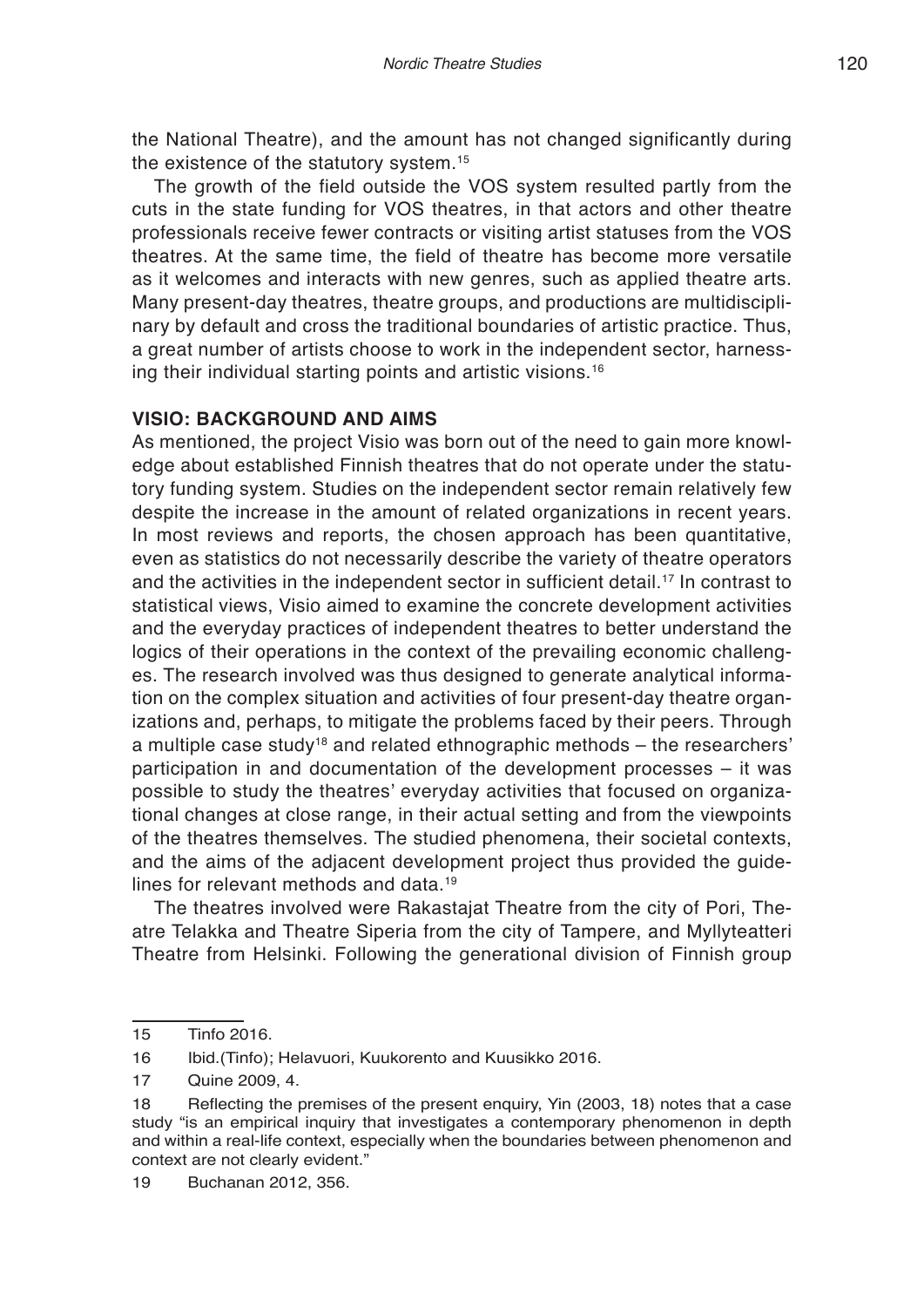theatres presented by Kallinen (2002), the two longest running of the theatres, Rakastajat (est. 1991) and Theatre Telakka (est. 1996), could be defined as group theatres of the 1990s, and the two youngest theatres, Theatre Myllyteatteri (est. 2003) and Theare Siperia (est. 2005), as group theatres of the 2000s.

Conventionally, the cases selected to a multiple case study should constitute a comprehensive representation of the phenomenon under investigation. However, case studies can also be "self-selecting", emerging from encountered opportunities and evidence.<sup>20</sup> To be included in the study, Visio's theatre organisations were required to meet some criteria. All of the Visio theatres operate with discretionary subsidies allocated by the Arts Promotion Centre Finland (Taiteen edistämiskeskus in Finnish), which entail that the theatres are able to respond to certain artistic criteria and maintain sustained, year-round, and financially punctual operations. The theatres thus exhibit established, systematically organized, and ongoing activities.<sup>21</sup> They were expected to maintain strong identities as independent theatres and to be committed to the development processes, thus providing the study a diverse and comprehensive sample. Selection of the cases was executed together with Theatre Centre Finland, which conducted a preliminary survey and series of interviews for collecting background information.

The theatres embodied several differences at the level of organizational structures and in their operations: they articulated different aims, conceptions of theatre, operation models, and working environments. Topical development needs varied depending on each theatre, and thus the development projects included activities related to different areas of organizational improvement, such as management and leadership, organizational structure, work distribution, or marketing and communications. Common objectives for the theatres were to clarify their artistic and operational vision as well as future ambitions, and to generate outlines for more strategic thinking, planning, and working conditions.

Through the project, the theatres – mostly operating with scarce resources – received support from the project's personnel, consultation from experts, and tools for organizing their activities into a more sustainable direction. These tools included action and communication plans, project and financing plans, company manuals, and other documents produced together with the theatres' artistic or other personnel. During Visio's final stages, peer support and learning was arranged through a shared seminar for the project partners. A share of the project's funding was allocated to the recruitment of a person in charge for each development project as a significant form of support. The theatres also allocated self-financing to the implementation of its processes in order to ensure their commitment to the project.<sup>22</sup> By exploring these

<sup>20</sup> Buchanan op.cit. 361.

<sup>21</sup> Taiteen edistämiskeskus 2016.

<sup>22</sup> The person in charge of the project's research process was Laura Pekkala from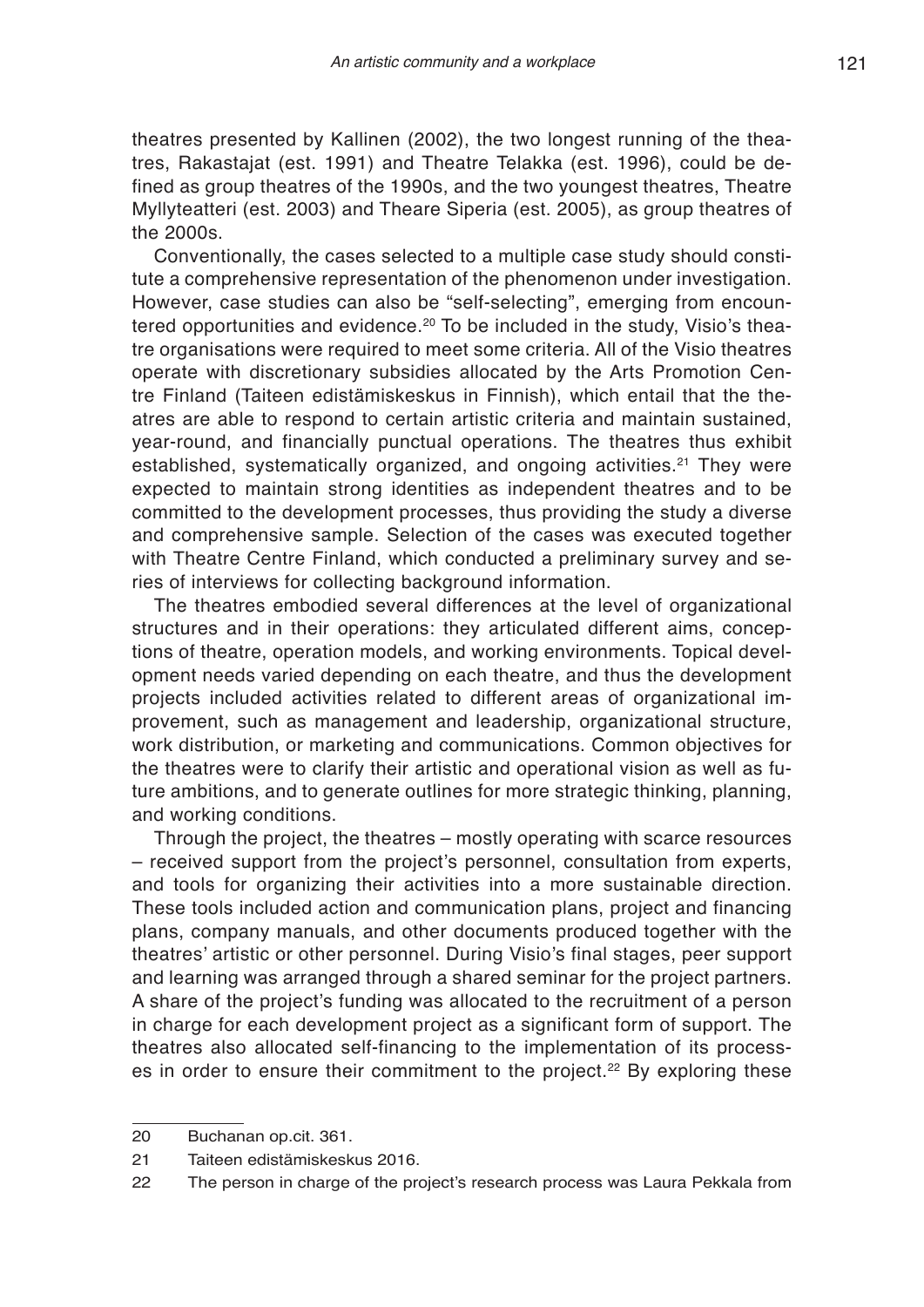everyday development activities, Visio was not only able to analyze the work, learning, and organizational development potential of the theatres involved, but also to retrace the main challenges for development and learning in the work of independent theatres. A consequent aim was to resolve which factors enable the theatres to develop policies for sustainable work, a key element in interacting with financial challenges and potentials. The analytical framework for this empirical approach was provided by studies on dialogic leadership, organizational learning, the relations between occupational wellbeing and organizational success, as well as sustainable work.<sup>23</sup>

# **THE INDEPENDENT SECTOR: GROUP THEATRES AND THIRD SECTOR ORGANIZATIONS**

The independent theatre sector has often been discussed as a source and guarantee for the development and diversity of art and theatre. Compared to the VOS theatres, which operate and interact with statutory state support based on law and calculated principles, the independent theatres (usually with histories as group theatres) have been seen as more receptive to artistic risks and changes in operational strategies.<sup>24</sup> Internationally, the artistic leaders (and often founding members) of groups have acted as artistic pioneers with innovative attitudes towards aesthetic and ideological issues. This has contributed to the idea that thriving independent theatres may be more capable of coping with diminishing resources, as they are "nurtured" by "their own theatre ideas and aspirations." The organizations of the independent theatres tend to be small and flexible, although one must note that the overall income of a single organization can become considerable in relation to the size of the organization.<sup>25</sup> Their audiences, generally smaller than those of theatres receiving stable subsidies, have attracted theatre "enthusiasts".26 Kangas and Pirnes note that groups within the independent sector tend to emphasize the renewal of art, experimentation, and specialized productions in their profiles, while the VOS theatres are criticized for "stagnation". Statutory funding offers basic security for a theatre's activities, which again creates preconditions to continuity, one of the main criteria of statutory funding.

T7, and the director of the centre, Riku Roihankorpi, served as its PI. Theatre Centre Finland and its executive manager Maaria Kuukorento served as a specialist partner for T7. The artistic directors of the theatres contributed a considerable share of their working hours to the development projects, and each theatre received consultation from dedicated specialists and organizations in the field, namely Tomi Purovaara, Esa Kylmälä (Q-teatteri Theatre), Isabel González (Arts Management Helsinki) and communications and marketing agency Kumu Communications.

<sup>23</sup> Pyöriä 2012; Syvänen et al. 2015; Kasvio 2014; Kasvio and Räikkönen 2013.

<sup>24</sup> See Johnson 2010, 34.

<sup>25</sup> For example, the gross income of the Rakastajat Theatre reached over 860 000 euros in 2015.

<sup>26</sup> Klaíć 2012, 45.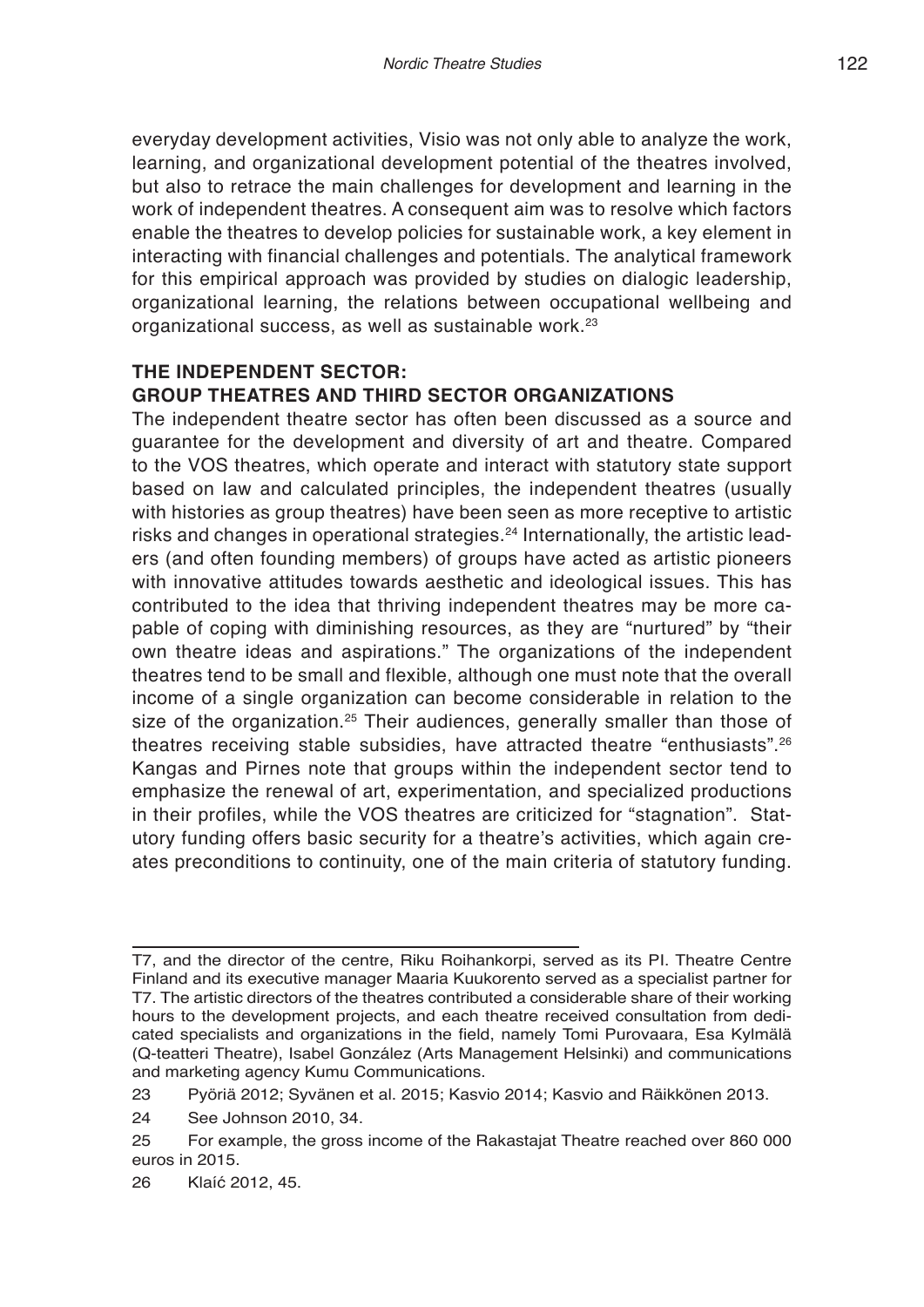This creates tensions between the different sectors.<sup>27</sup>

All of the Visio theatres had begun to develop their organizational activities before the project, and thus the project was designed to support and accelerate these processes, and to provide potential alternatives for their orientation. As a hypothesis, developing operations specifically at the level of organizations was considered important, since the amount of freelance employment is constantly on the rise. In the context of mobile and insecure work – still, problematically, described as atypical in the field of the performing arts – the theatres of the independent sector are crucial operators as regards the subsistence and the career development of theatre artists. Their role as fulcrums for networking and the dynamic working culture of freelancers becomes increasingly significant. Although freelance employment and independence from any single organization are conscious choices for many theatre artists, theatre itself is a collective art form that requires production platforms and artistic communities to exist.28

As a majority of Finnish theatres in the independent sector have a background as group theatres, they tend to embody related production models. The latter were born out of artistic ambition, and the organizations were fashioned to implement the artistic visions and aims of the founders. Internationally, the first group theatres were formed already at the turn of the nineteenth and the twentieth centuries, and the concept of a theatre group became established in the United States in the 1930s. Finland has witnessed artistically ambitious small theatres since the 1910s, but the first proper surge of the group theatre movement emerged in the 1960s and the 1970s, when theatre artists assumed a more active role in societal and political discussions (as in other Nordic countries).29

Although the incentive for Finnish group theatres was composed of strong social elements, the boundary between change and stability can be drawn between generations of theatre makers: while the earlier generations held power in the institutionalized theatres, the younger generations had a voice of expression in theatre groups. At first, these groups toured with the aim of making theatre for those with limited access to the arts, and the first wave of theatre groups emphasized professionalism and democratic decision-making. In the following decades, the aspect of professionalism was overshadowed by performativity. The division between generations continues to color the independent sector, and the theatres involved in the Visio study represent two different generations of theatre groups, one from the 1990s and one from the 2000s. Today's independent theatres often promote their profiles as experimental and apt to renew theatre.30

<sup>27</sup> Kangas and Pirnes 2015, 95.

<sup>28</sup> Helavuori, Kuukorento and Kuusikko 2016.

<sup>29</sup> Kallinen 2002, 120.

<sup>30</sup> Wilmer and Koski 2008, 128–129; Kokkonen, Loppi and Karjalainen 2002; see also Kangas and Pirnes 2015, 54.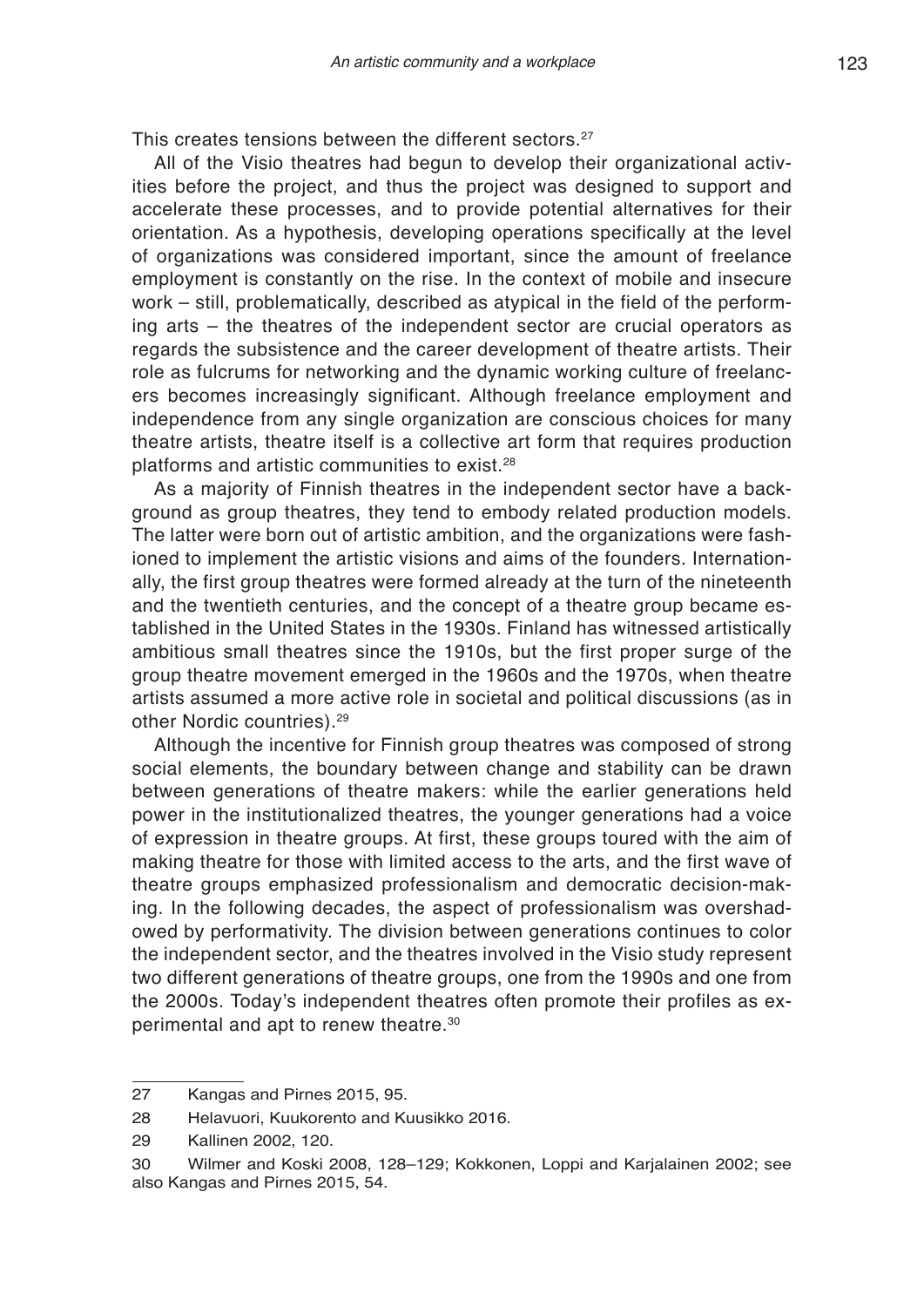While the overall image of the independent sector is heterogeneous, for many theatres, their background as a group theatre often determines their operations and decision-making processes, as noted above. When one examines the field of Finnish theatre it is therefore important to understand that different aspects of financing often usher communities of theatre makers to establish legally registered organizations. There are more funding sources available for registered activities than for non-registered groups. Thus, many theatres in the independent sector are typically associations, i.e., non-profit organizations. The chosen form of organization preconditions the organization's activities, but from a financial viewpoint, operating in the third sector as a non-governmental organization – like Finnish independent theatres do  $-$  appears to be beneficial.<sup>31</sup> In her quantitative analysis, researcher Minna Ruusuvirta states that the theatres in the third sector are more productive than theatres in the public sector, if one examines their spectator figures and the number of productions in relation to public financing. The comparison here thus emphasizes the role of public financing in the productivity of independent theatres.32 However, a statistical analysis does not necessarily take into account, for example, the quality aspects or the different roles and public expectations imposed on fixed operators. It is also important to note that audience development was not in the main focus of Visio's research, since audiences were not directly in the focus of the development agendas of the theatres involved. Yet, creating relationships with different audiences seems to be a strong motivation for the development of independent theatres.

The multiple case study of Visio concentrated on organizations and activities at the organizational level, because, as a collective endeavor, theatre requires collective organizing. Even though the independent sector mainly employs freelancers and different collectives form around or between individual theatre makers, there is a need for more stable and solid consortiums. In the study, an independent theatre organization was then defined as a certain hub for the mobile and transient artistic work increasing in present society.

To a degree, the operations of different organizations can be defined as goal-oriented, formal, and rational. On the other hand, organizations are always complex. Through formality the organizations aspire to maintain rationality, predictability, quality, and productivity. The degree of formality, in turn, depends on the organization's aims, needs, and core tasks: with maximum formality, there are no exceptions to the performed tasks, and minimal formality allows the members of the organization to develop their own ideas and approaches. Other characteristics of an organization are, for example, size, the centralization of decision-making, and specialization. Specialization de-

<sup>31</sup> Marjatta Häti-Korteila (2010), who has studied development and management in institutionalized theatres, sees that from the viewpoint of development the status of municipal theatre (theatre as a municipal institution) is an especially negative option for an orgnizational model.

<sup>32</sup> Ruusuvirta 2013, 234.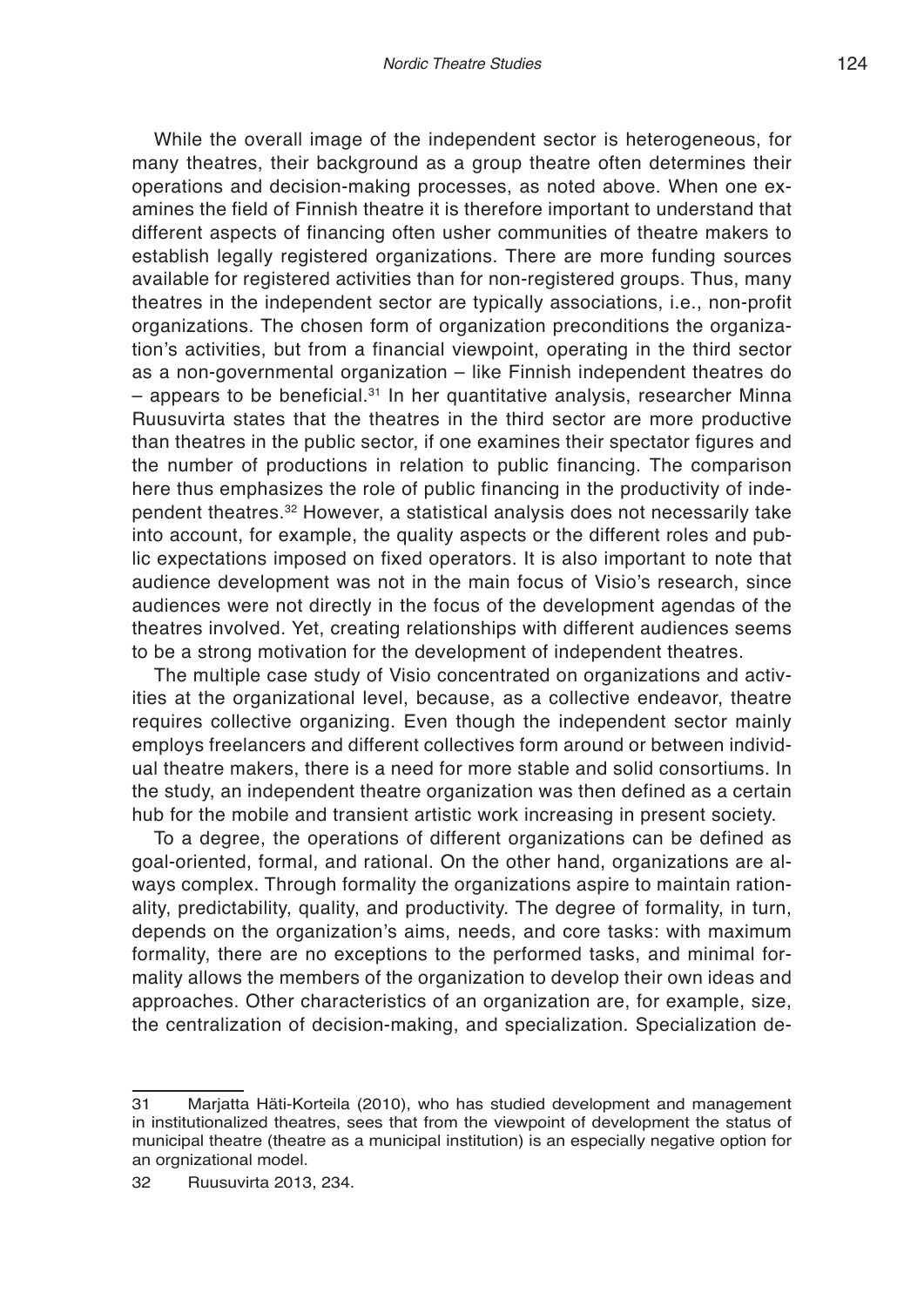notes the distribution of work necessary for achieving a goal, either horizontally, or vertically.<sup>33</sup> The theatres involved in the project can be categorized as small organizations, at least on the basis of the small number of employees. Their formality is minimal and specialization remains minute. Therefore, their operational culture is flexible and the organizations themselves are light and of low hierarchy by structure. One may then justifiably suggest that a theatre organization with few ready-made structures possesses good prospects for development, as its flexible organizational structure allows fluent adoption of new operational models. In the field of theatre, the flexibility of an organization can also be reduced to aspects of financing: as discussed above, theatres operating outside the VOS system may have more chances for taking risks in decisions on artistic contents and production methods.

A further theoretical standpoint for the study was to analyze this situation in the frameworks of organizational learning and sustainable work, and to examine the latter two from the viewpoints of innovation, dialogic learning, wellbeing at work, and productivity.<sup>34</sup> The mentioned concepts contribute to our understanding of organizational learning, i.e., the ways in which an organization develops and changes in interaction with its financial and operational environments. Sustainable work, in turn, denotes a comprehensive responsibility for the environment, the members of an organization, financiers, and other interest groups. It operates with four dimensions of sustainability: economic, social, human, and ecological. This systematic approach, where working life can be seen as sustainable when all the mentioned dimensions are somewhat fulfilled, appears to be a useful approach when analyzing developing organizations.<sup>35</sup>

As a result, and in the light of the financial hypotheses, the research questions for the multiple case study were then 1) what are the main challenges for the development and learning of independent theatres, and why, as well as 2) how can independent theatres develop their operations towards sustainable work?

### **METHODOLOGY AND DATA**

While the multiple case study of Visio used the four development projects as its cases, a methodology of ethnography was employed to study organizational learning and development in their actual settings. Its research data consisted of thematic interviews, observations, existing documents, and documents produced by the theatres themselves. Thematic interviews were conducted with thirteen key actors working in the theatres: altogether five artistic directors, four members of the artistic ensembles, and four members of the production personnel. There was at least one representative of each

<sup>33</sup> Harisalo 2008, 19–23.

<sup>34</sup> Syvänen et al. 2015; Syvänen et al. 2012; Senge 1990; Pyöriä 2012; Ojala and Jokivuori 2012; Kasvio 2014.

<sup>35</sup> Kasvio 2014.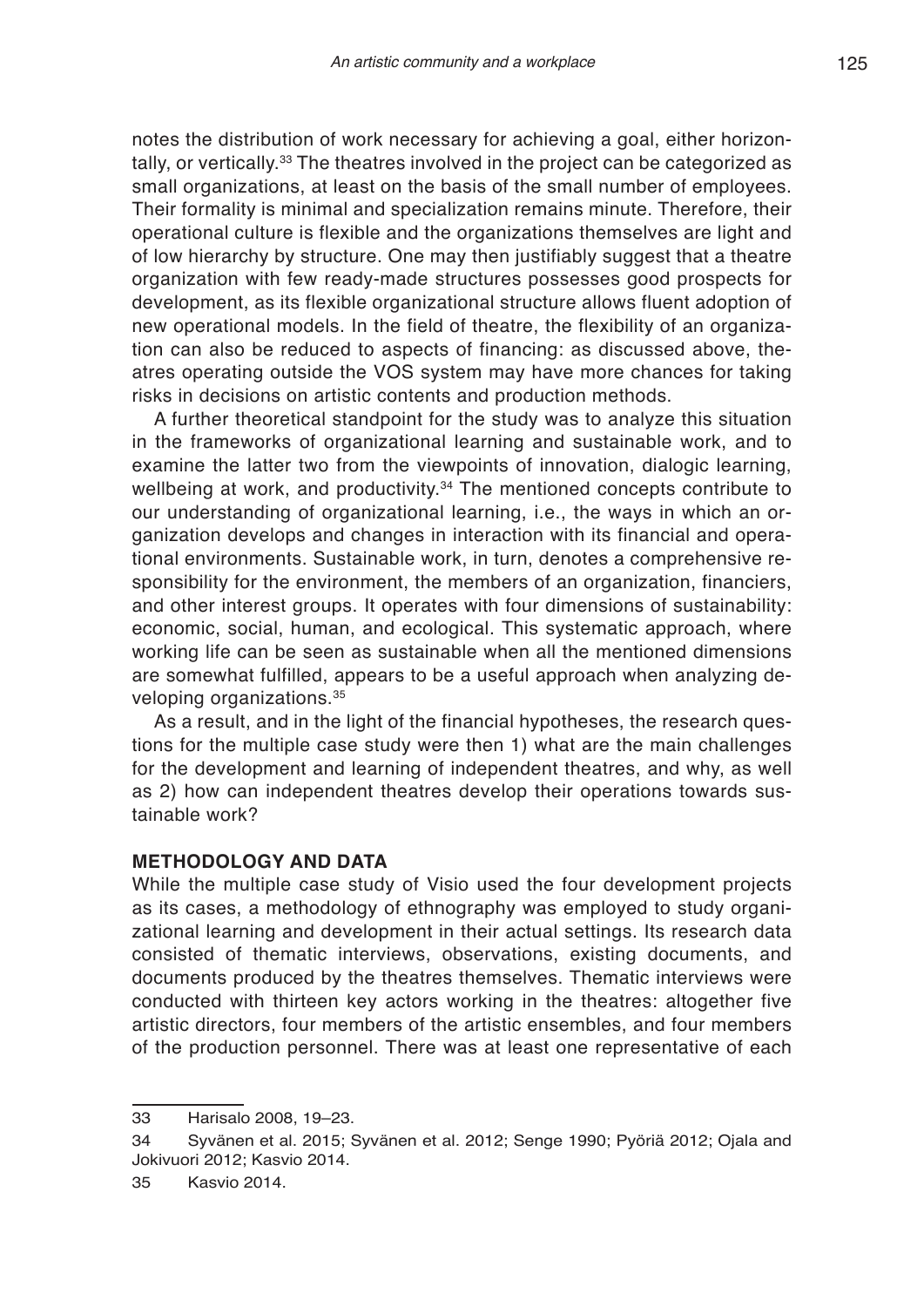personnel category from every theatre/case. The interviews were conducted face-to-face during the year 2016 in the theatres or other places suggested by interviewees; one interview was conducted via the phone.

The interviews focused on the background information about the interviewees and their organizations, such as the organization's birth and development, key working processes and operational model, structures, personnel, and the tasks of the latter. Themes, such as the organization and distribution of work, communication and multi-professional co-operation, management and leadership, power relationships and responsibilities, vision and strategy, possibilities and obstacles of learning, as well as personal well-being at work were also discussed. Issues related to the interviewees' personal tasks, responsibilities, roles, competence, and development were addressed, and different aspects of sustainability in the organizations' activities were evaluated in connection with their future plans. Individual interviews lasted from one to one and a half hours and produced altogether 120 pages of literary material.

Alongside the interviews, data was collected by observing several organizational gatherings arranged as part of the development projects. In the present study, this meant participatory observation (field work). Field work was carried out in ten different development gatherings, which lasted from a couple of hours to entire working days. Their observation table included the categories of roles, interaction, space, and attitudes, and these were used to support the consistency of the observations. Four of the gatherings were arranged with Theatre Telakka, three with Theatre Siperia, and one with both the Rakastajat Theatre and the Myllyteatteri Theatre.

Depending on each case, the gatherings ranged from joint development sessions between the entire personnel of the theatre and its trustees to discussions between artistic directors and the mentors provided by the project. In the latter processes, Visio's researcher assumed a more active role by asking additional questions. The observations concentrated on the so-called formal level, which is defined by different administrative documents and organizational structures, such as operating plans, public declarations/statements, and artistic agendas. They also drew on the informal level, which denotes the unofficial interaction and hierarchies of an organization.

The study analyzed material that consisted of official documents in the form of operating plans from 2014 and 2015, memos and working papers produced throughout the projects, and brochures reporting on the theatres' operations and repertoires. This material helped especially in examining the relationships of the theatres to their operational environments. After data collection, the data was examined through a thematic analysis and cross-case syntheses to enable a comparative analysis.<sup>36</sup> In some cases, the information provided by the interviews received more weight in the final analysis. Furthermore, the fieldwork period in the theatres did not extend very far, although their operations were examined and documented for nearly a year. Participa-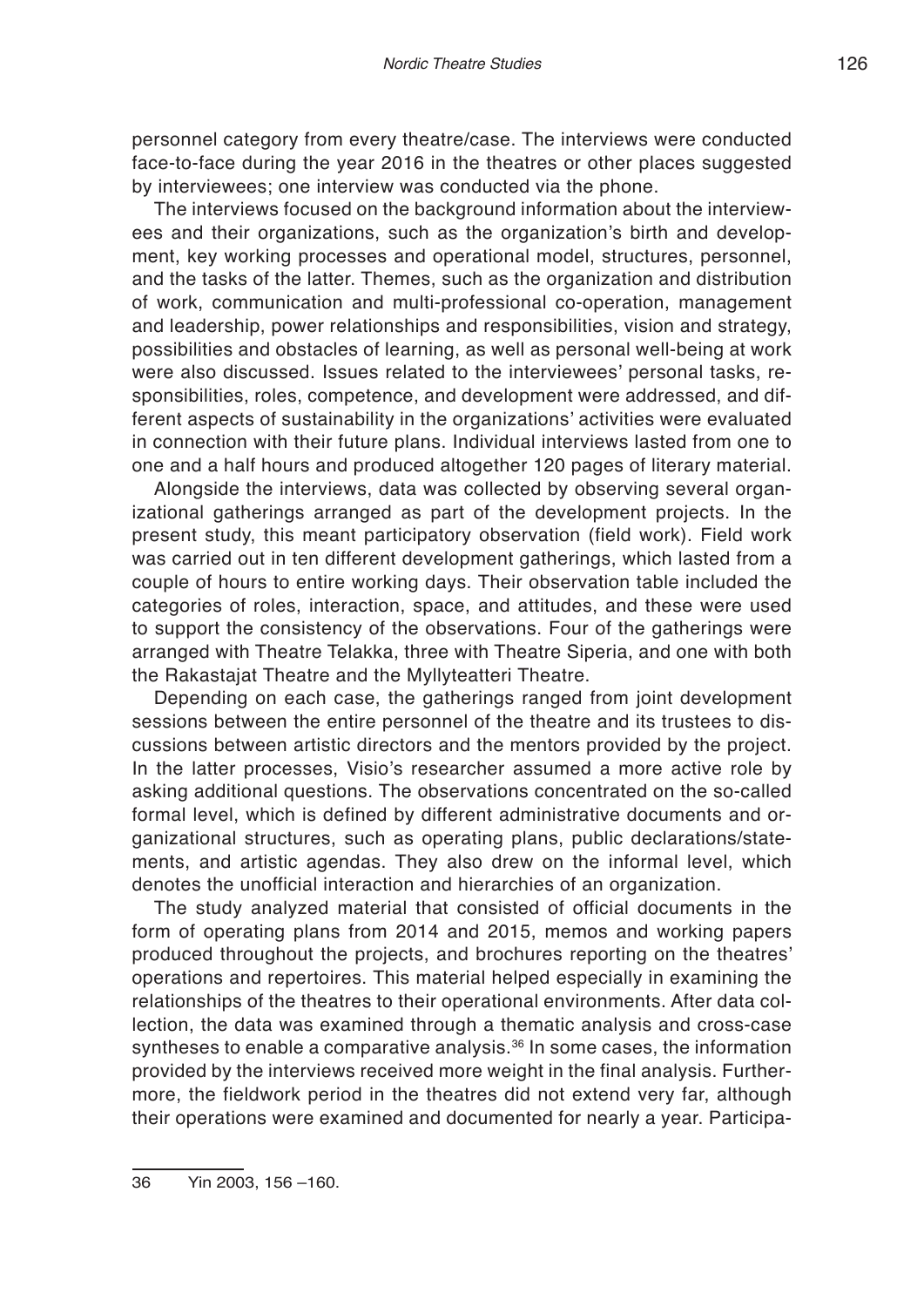tory observation appeared to provide more information on the organizations that arranged development gatherings for the entire staff.<sup>37</sup>

The value of these chosen approaches was to reach an everyday perspective on the theatre organizations, which is quite different from those provided by statistical analyses. While it may not allow far-reaching generalizations to be made, by studying four different theatre organizations it is possible to generate four different views on the independent sector, as well as on its development and development potential.

# **THE CASES: THEATRE ORGANIZATIONS, THEATRE PRACTICES, AND MONEY**

# **CASE 1: THE RAKASTAJAT THEATRE**

The Rakastajat Theatre, founded in 1991, is an independent and professional theatre based in the city of Pori in the Satakunta region. Two out of four of the founding members, Angelika Meusel and Kai Tanner, are currently the acting directors of the theatre. As the only professional independent theatre in the Satakunta region, it produces two to four premieres yearly, and a comprehensive visiting repertoire to its two venues. The yearly amount of spectators has been over 30,000 persons in the 2010s, and the theatre has paid attention to audience development in their strategic processes by developing its brand, reputation, and loyalty, especially among the local audience.<sup>38</sup> In 2015, the overall revenue of the theatre was 861,000 euros, of which the theatre itself produced 618,000 euros (seventy-one per cent). It received 150,000 euros in state discretionary subsidies, 45,000 euros from the city of Pori, and 45,000 euros in other subsidies. The theatre's operations are maintained by a registered supporters' society, whose board includes both of the theatre's directors, one staff member, and external individuals from, e.g. corporate life. The directors act as a team of artistic leadership and take responsibility for the organization's management, productions, and marketing. Daily activities related to production and administration are run by a full-time production secretary. During 2015, the organization employed eight full-time and eleven part-time employees, as well as various visiting artists. However, in 2016 the theatre had to terminate four permanent contracts and increase the amount of temporary personnel in order to stabilize its finances.

The economic sustainability of work is connected to the productivity and the financial status of an organization. An economically sustainable organization has a functional financial layout, its operations are competitive and profitable, and it is able to sufficiently renew itself in the light of future oper-

<sup>37</sup> Huttunen 2010, 39–43; see Atkinson 2001; Gordon et al. 2007, 43.

<sup>38</sup> Financiers, stakeholders, and policy-makers are often tempted to use audience figures in order to make evidence-based decisions on the performing arts. However, as Michael Quine (2009) argues, measuring audience statistics does not necessarily provide thorough information on the diverse field of theatre.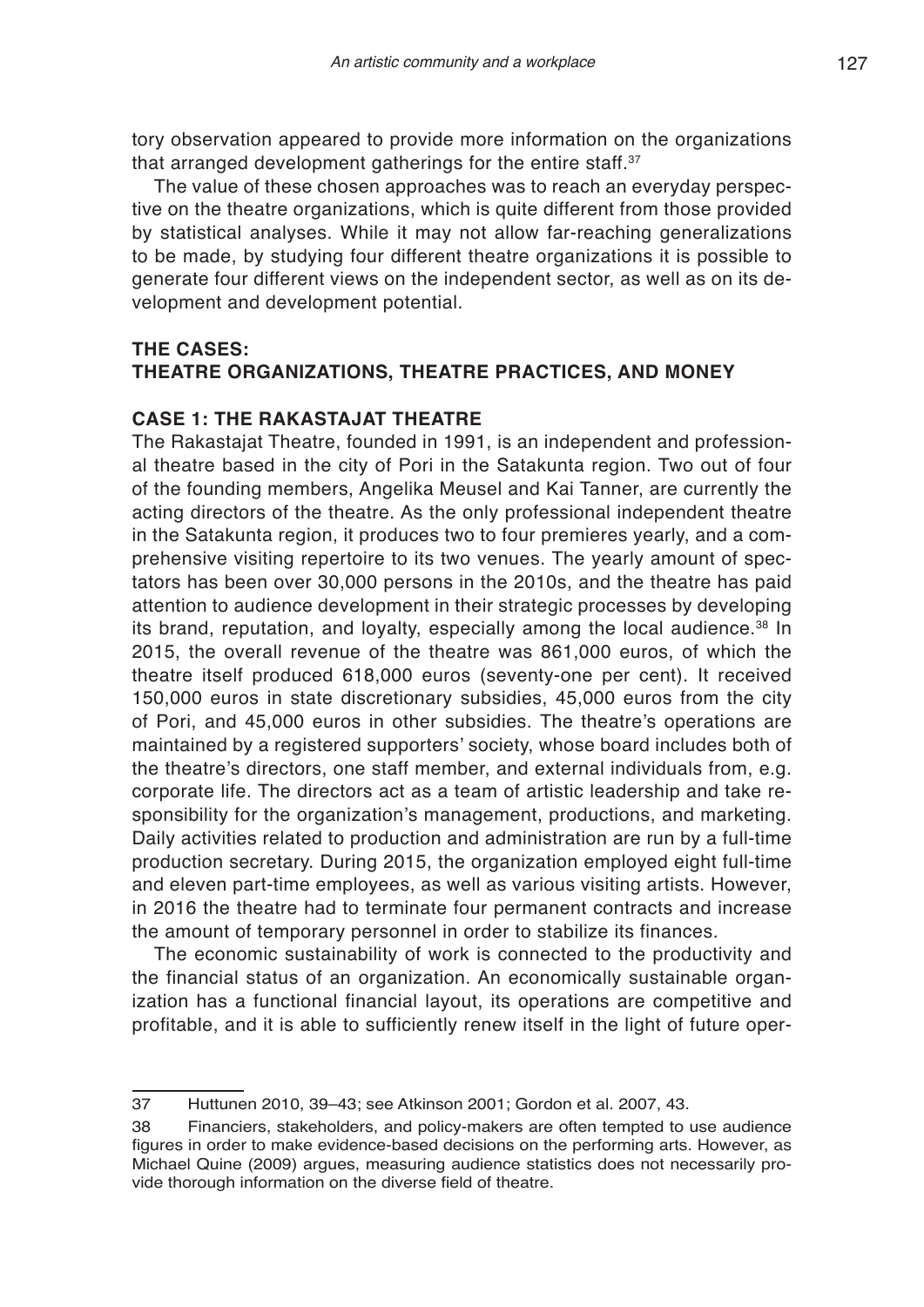ations. In turn, a sustainable way of organizing work preserves the organization's capability to employ individuals. From the point of view of an individual employee, economically sustainable work then provides a chance to earn sufficient income in the present and in the future.<sup>39</sup> For the theatres in the independent sector, the conditions of economically sustainable work are challenging: their financial situation is meager, and the layout for funding is often not in a shape to provide sufficient employment. Their operations include a significant amount of volunteer activities,<sup>40</sup> and those with contracts are often burdened with work. Thus, in independent theatres, the question of economically sustainable work is organically connected with social and human resilience. The artistic and operational visions of theatres (with background in the group theatre movement), in turn, are mostly based on the conceptions of theatre promoted by their founding members. The introduction of new members and employees entails the adoption of new visions, and this is a critical aspect for the independent theatres that consider themselves as (or strive to develop into) learning organizations. Crises often arise from reluctance to reach tradeoffs, so the weight of a shared vision is considerable in the resilient, mobile, and transforming organizations of the independent sector, especially at times of change and under uncertain economic conditions. At the level of operations, a vision and a strategy become a methodical mode of doing things, which denotes a proactive and systematic way of working towards goals, despite changes in financing.

In recent years, the Rakastajat theatre has developed its financial and organizational structures and the process continued during Visio. In previous years, the project had proven to be financially challenging for the organization's viability and therefore burdensome for its personnel. The increase in the theatre's operations since 2010 (partly due to a new venue with 250 seats in the cultural locus Kehräämö in 2009)<sup>41</sup> had happened rapidly and with limited control, especially because of the fast pace set for decision-making. The construction of the infrastructure for its new venue, and the launching of its activities therein, demanded for the reallocation of existing and acquisition of new resources. Securing the continuity of the operations in this situation required the directors to take notable economic risks, not least because the state's discretionary subsidies for the theatre had been cut for three consecutive years. The theatre needed to increase its self-financing significantly.

On the basis of the above, the theatre re-discussed its strategic focuses,

<sup>39</sup> Kasvio 2014, 124.

<sup>40</sup> Oinaala and Ruokolainen 2017.

<sup>41</sup> The Rakastajat theatre produces shows for two different venues, the seventy-five-seat Studio Hilkka and cultural locus Kehräämö. Due to managing Kehräämö, the theatre has increased its yearly spectator figures to over 30,000 spectators at best. Rakastajat hosts a yearly Lainsuojattomat festival for independent theatres, which is considered a central part of its operations. It also arranges restaurant, repertory, and catering services as well as educational activities for companies. See: https://www.rakastajat.fi.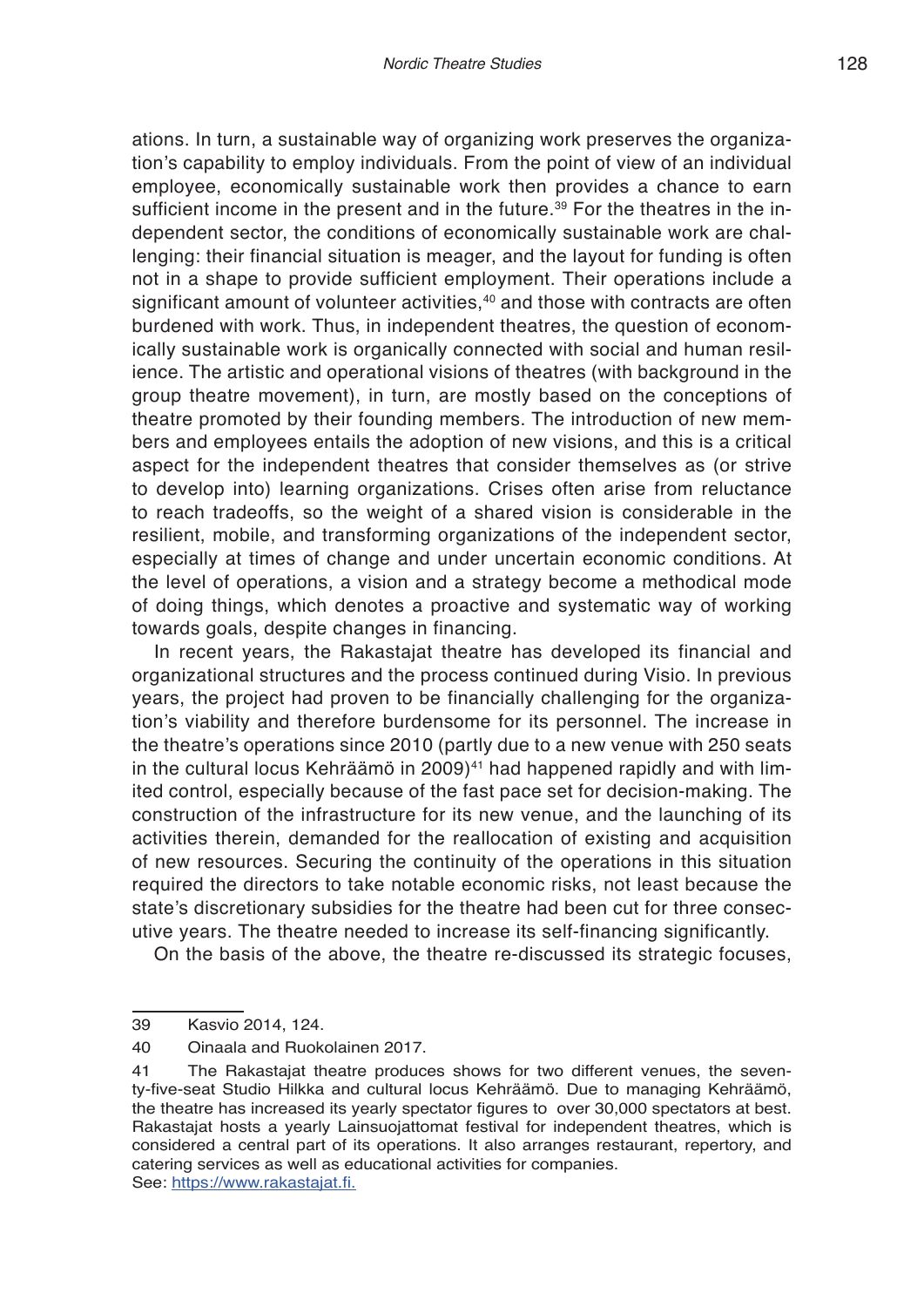structures, and operating models during the project period. The new structure and operating model were designed to be more flexible. The biggest change took place in strategic and operational thinking: earlier the operations of the theatre were largely based on reacting to acute challenges (whether financial or operational), but now the aim was to become more strategic and methodical in attending to the theatre's profits and sustainability. Earlier, the volume of the operations did not agree with the resources, and occasionally the idea of growth had been seen as an intrinsic value, even at the expense of artistic work – the organization's fundamental mission and the core of its know-how. Several ideas for enhancing the situation were conceived during Visio, and they were prepared into a custom-made project. The new project was designed to reassert the theatre's main activities without adding an excessive burden to its resources. The condition for the project was the acquisition of separate funding, which also signals a change towards sustainability in the theatre's agenda: sustainable development of an arts organization is not possible without sufficient resources.

The development process launched a progression which focused on the fundamental mission of Rakastajat, which, instead of holistic growth, focused on its artistic work along with its contents and quality. This new course called for a considerable change in the thought of the organization and its management. The case also highlighted the significance of a theatre space for an independent theatre organization. A venue constitutes a fair share of the expenses of a theatre, and therefore its strategic importance must always be studied when discussing structural development. The venue choices of Rakastajat are affected by the theatre's location in a regional centre, where temporary performance spaces are not as easily available as in, for example, the capital region.

## **CASE 2: THEATRE TELAKKA**

Theatre Telakka is an internationally recognized, independent, and professional theatre founded in 1996 in the city of Tampere. Theatre Telakka came into being when three professional theatre groups initiated a collaboration to find a stage and a theatre space of their own. Together, they renovated an old storehouse building, which is nowadays a well-known cultural venue with a restaurant in the Tampere city centre.

Theatre Telakka and its stage, a separate organization of the cultural venue and the restaurant (Culture House Telakka), are located on the third floor of the Telakka building. Theatre Telakka operates with an ambitious profile that emphasizes new forms of theatre-making and first-rate productions of classic theatre pieces.42 The repertoire is divided into three sections: the main repertoire, the visiting repertoire, and independent productions made by individual members of the theatre. The main repertoire of 2015 saw two premieres, while there were eight visiting productions and two productions

<sup>42</sup> See http://www.teatteritelakka.fi/?lang=en.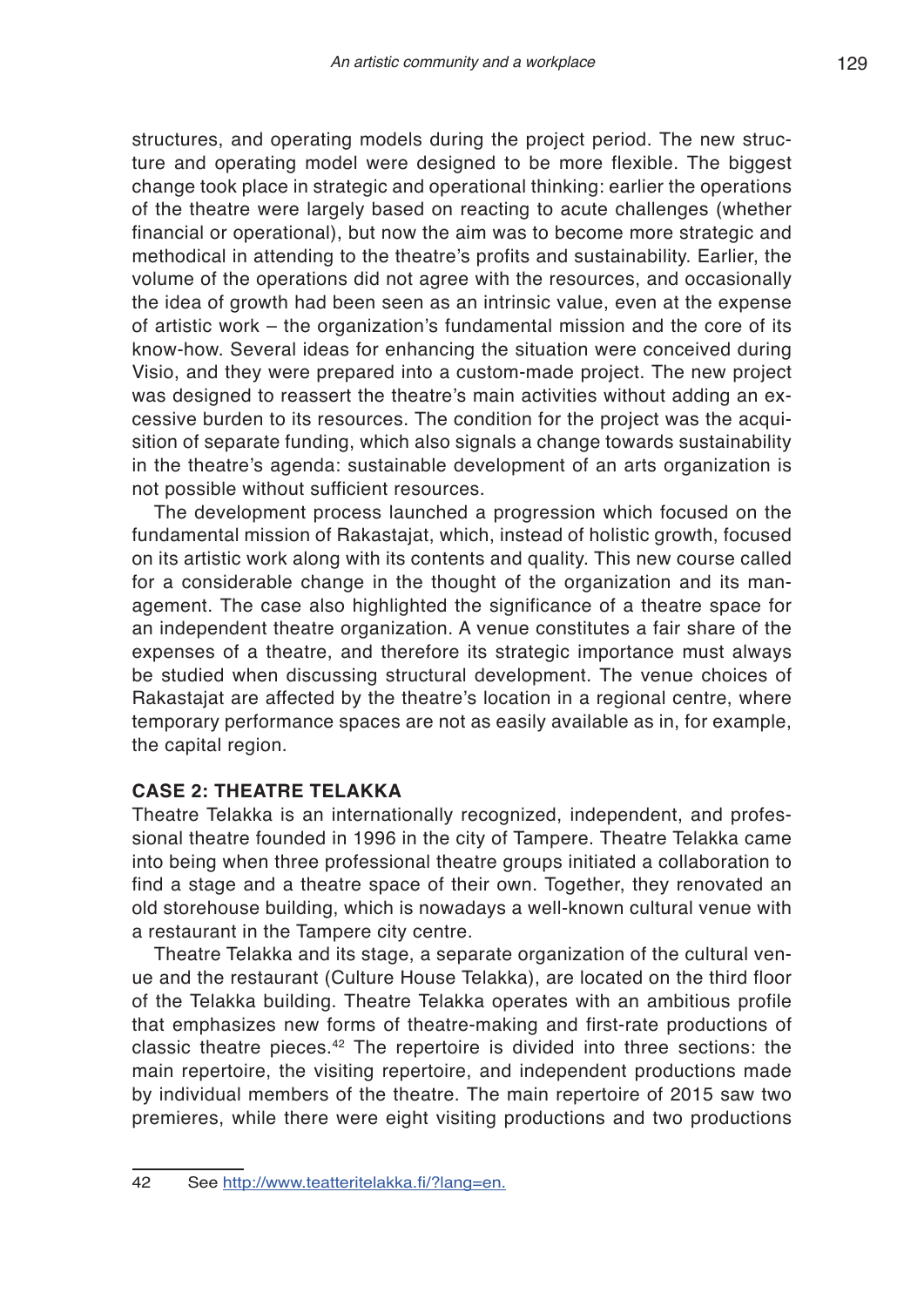of the theatre's individual members. In 2016, Theatre Telakka was voted The Theatre of the Year in Finland for its systematic twenty-year agenda of producing innovative theatre at local, national, and international levels. During recent years, Telakka has carried out several productions through international and national collaborations, and audience development has emerged as a special form of activity.

 In 2015, Theatre Telakka's overall revenue was approximately 300,000 euros, and the discretionary subsidy from the state was 130,000 euros. Self-financing added up to 85,000 euros, while the subsidies from the city of Tampere and other sources were 30,000 euros and 55,000 euros, respectively. The supporters' society of Culture House Telakka supports the theatre's operations with its revenues, while subsidies are allocated to venue expenses. The original idea of the founders of the culture house, according to which the revenues of the restaurant would finance the theatre's operations, has not become reality. The theatre employs one full-time producer and one technician with seventy-five per cent working hours. As well as productions and their marketing, the producer is in charge of the administration of the organization. Piia Soikkeli, the chair of the managing board and the artistic executive team, also acts as a part-time theatre manager and project-based producer mainly with project funding. The artistic executive team is in charge of the theatre's artistic principles and decisions. The artistic staff works under part-time and fixed-term contracts, while technicians and booking clerks work by the hour. In 2015, Telakka employed 50 people on contracts of varying durations.

Several studies show that wellbeing at work is a significant asset for an organization. It directly affects productivity. Although the principal reasons for improving wellbeing at work are usually socially motivated, it is also an economically profitable investment. Broadly put, work-related wellbeing includes the organization, its management, the operations of the work community and its different teams, work itself, as well as the opportunities to influence the structure and the pace of the latter. Even if all of the above features of an organization support wellbeing, an individual employee construes her wellbeing based on her own position and situation in the organization.<sup>43</sup> Therefore, wellbeing at work must be examined both from the point of view of an individual and the organization.

During Visio, Theatre Telakka clarified its job descriptions and the distribution of reponsibilities together with the staff and the executive board members, in order to increase the theatre's productivity as well as wellbeing at work. Previously, the job descriptions of the personnel were seen as incoherent and fragmented, which raised a need to organize them into larger structures. The theatre also lacked a shared understanding and conception of the structure of its organization as well as a mutual schedule regarding the

<sup>43</sup> Pyöriä 2012, 7-14; Ojala and Jokivuori 2012; Syvänen et al. 2015; Manka 2011, 76.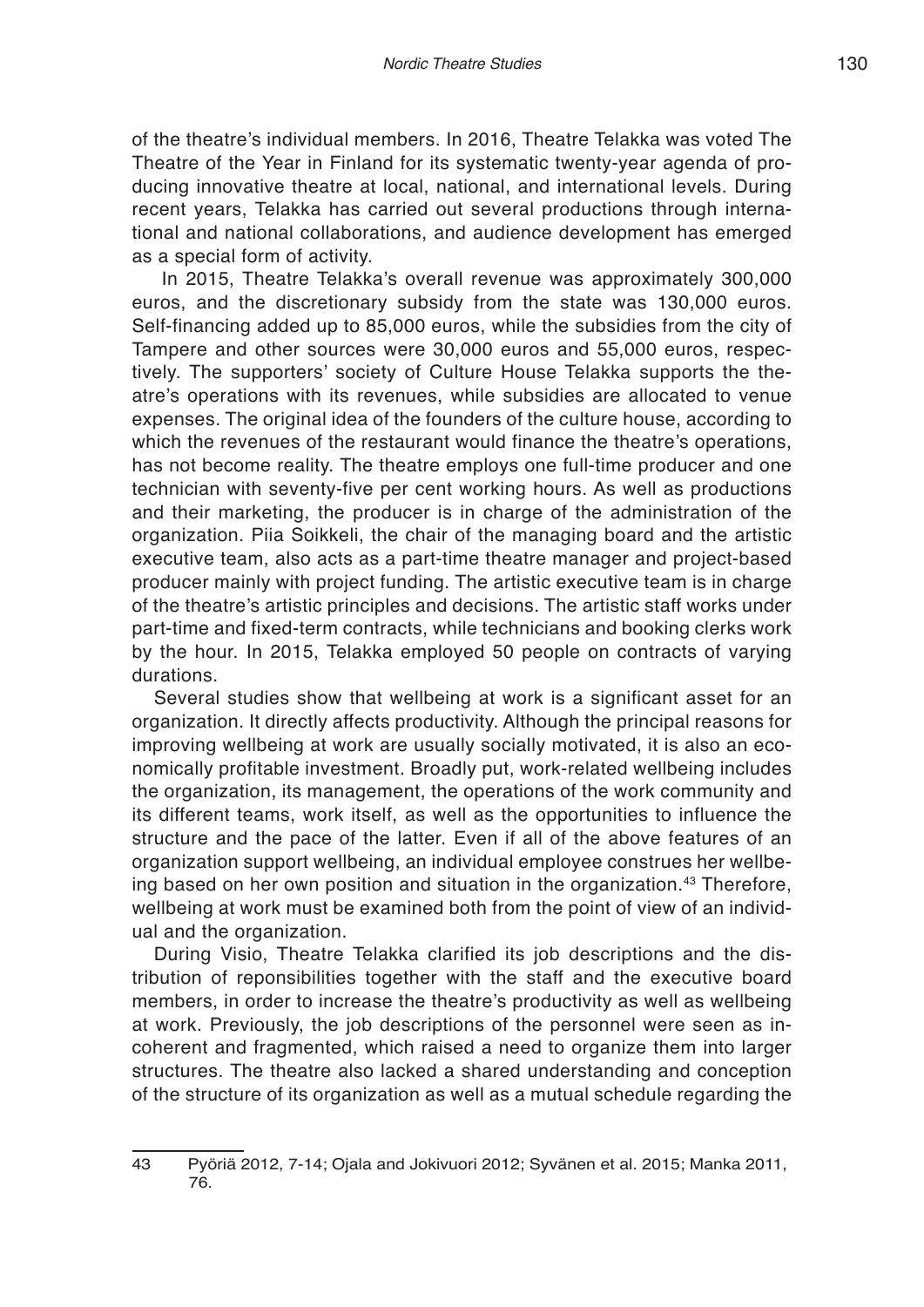organization's operations. These were included in the development agenda. Both the key personnel and the management board participated in collective development sessions in order to analyze the current and the potential roles of each member of the organization. Responsibilities were redistributed, and the board's expertise and input were made more efficient in planning the organization's activities. New tasks, roles, responsibilities, operational models, and structures were made visible by documenting the information in an operating manual, and by scheduling the theatre's main work processes<sup>44</sup> via mutual documents. These documents produced a shared understanding of the organization's functions, and could be used, for example, in orientating existing and new personnel as well as visiting ensembles. An overall agreement on how to organize the work helps in strategic planning and management. When there is a shared view about the core work processes, roles, and responsibilities, it improves well-being at work and, consequently, productivity. The strain on the key persons of an organization is reduced as their role in communicating between different duties is removed.

A main finding in Theatre Telakka's case was that those participating in the development process were able to form a shared vision and understanding of the distribution and the contents of the duties, and therefore of the future of the theatre. Joint meetings enabled the participants to appreciate their own and others' work in a more profound way. The theatre developed very concrete duties, tasks, and schedules. It proceeded to form long-term plans and, eventually, the overall vision of the organization. It can be argued that implementing this vision becomes more efficient with a shared conception of the duties and the schedules of the workplace.

### **CASE 3: MYLLYTEATTERI THEATRE**

The Myllyteatteri Theatre, founded in 2003, is a Helsinki-based professional theatre, which operates in Finland and internationally. It creates comprehensive artworks that emphasize the theatre's visuality. An equally important element in Myllyteatteri's art is the actor as well as the aesthetics, objects, music, sound, and lights emerging from the actor's work.<sup>45</sup> On average, it produces about one premiere per year and mounted a total of seventeen productions. In addition to its productions, Myllyteatteri participates in international projects and public arts events. It carries out educational activities and practical workshops on the Suzuki method and the Viewpoints technique, and both are utilized as elements of its productions. An established modus operandi involves the development of performance concepts, organization of arts-based encounters, and audience development through seminars, concerts, and public discussions.

In 2015, Myllyteatteri's overall revenue was 69,000 euros, of which the

<sup>44</sup> The main work processes of Telakka are planning of the repertoires, production, marketing, and technical management.

<sup>45</sup> See http://www.myllyteatteri.fi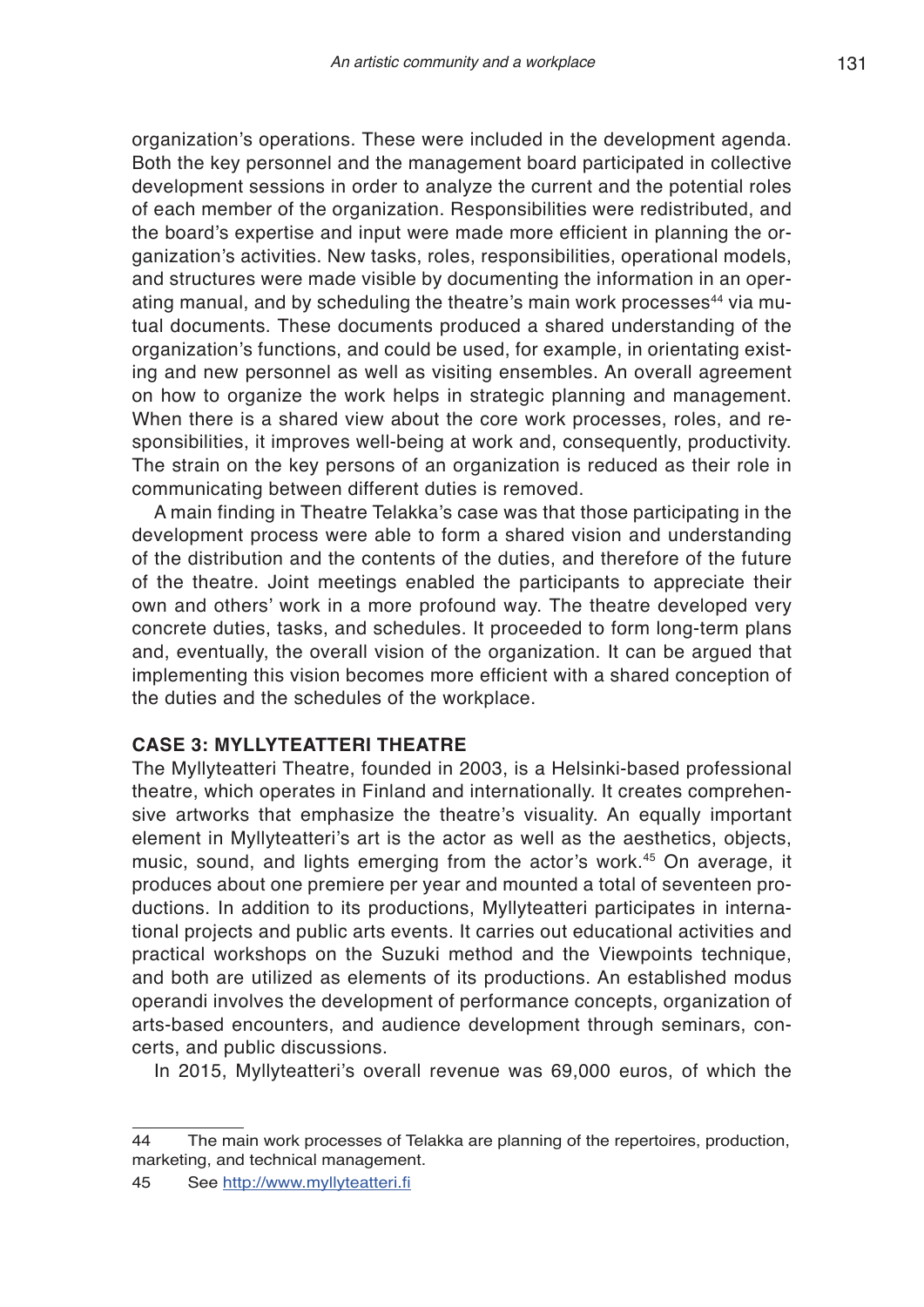share of discretionary subsidies was 50,000 euros, and the income produced by the theatre 16,000 euros. Other subsidies amounted to an exceptionally small sum, 3,000 euros, as the theatre did not carry out any significant projects during that year. Its operations are administered by a supporters' society. Myllyteatteri does not have a venue of its own, but seeks a specific theatre space for each of its productions. These include actual theatre spaces such as the Ateneum Hall in one of the museums of the Finnish National Gallery, and various temporary spaces both indoors and outdoors. Not having a venue of its own is a conscious choice by the theatre.

The theatre started out as a group theatre, but has developed into an auteur theatre led by its artistic director, Miira Sippola. Nowadays the Myllyteatteri Theatre affiliates a relatively solid group of twenty artists from Finland and abroad, which embodies a converging conception of theatre and education regarding the training methods promoted by the theatre. The group trains regularly outside the production seasons in order to develop its shared artistic handprint, and the theatre aims to develop its strategy to support independent productions based on the shared aesthetics. The productions of Myllyteatteri have been large and in 2015 the theatre employed sixteen artists with production-specific contracts. The most comprehensive role in the productions is reserved for the artistic director, who, apart from the role of the director, acts as the production planner and the operative producer. During the production season the theatre employs a production coordinator who is in charge of various tasks related to administering and marketing the production. The theatre has availed itself of several different production models in the past, but recently the artistic director has borne the main reponsibility for the productions as well.

In the beginning of the Visio project, Myllyteatteri invested in planning and coordinating a large national collaboration, but as the situation changed due to lack of financing, it chose to concentrate on clarifying its artistic vision and on developing a more effective production model instead. This sudden change in direction reflects the problems related to building a methodical working culture in small, independent theatre organizations. The uncertainty and the often nonrecurring nature of their financing, makes many of their activities unstable and project-based by default. At the same time, a theatre organization should be able to stabilize its operations precisely through methodical work and strategic thinking.

Learning requires change, and the imprint of change is either recognized or it remains subliminal. The aim in developing an organization towards learning is that the former is able to use the learning capabilities of its members and teams to reach shared goals. A learning organization is then based on the thought of continuous learning, as well as the active desire to develop the organization into a better functioning whole that responds to a shared vision and objectives.<sup>46</sup> On the basis of the analyses conducted in the multiple

<sup>46</sup> Syvänen et al. 2015, 142; Senge 1990.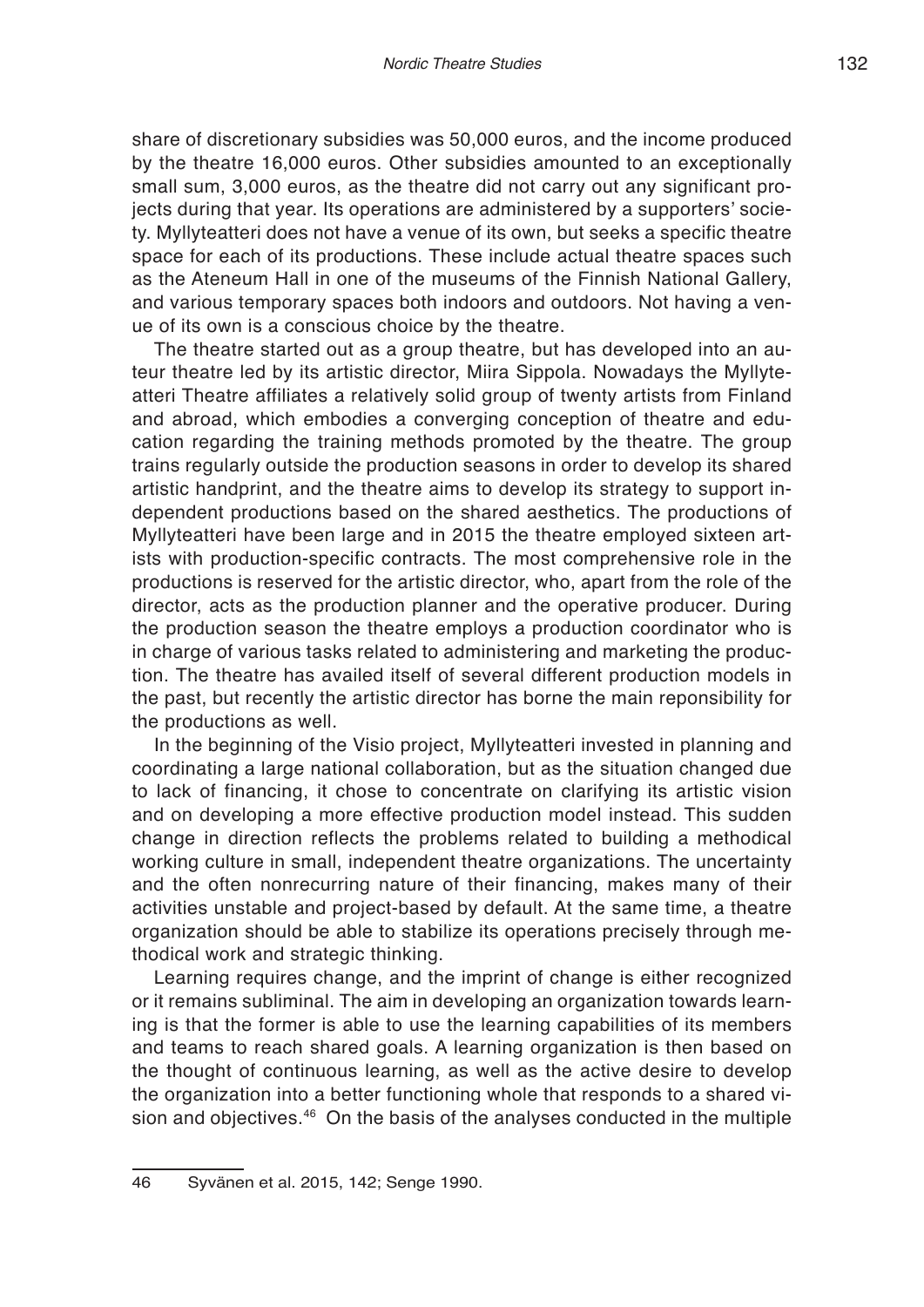case study of Visio, the relative obscurity or even lack of a strategy posed significant challenges for the renewal and learning curve of the theatre organizations. Without strategic and methodical thinking it becomes impossible to reach goals and govern the changing operational environment. However, even methodical approaches are not effective if the artistic and operational vision remain unclear. All of the above factors are relevant for the success of any organization, but especially so for the theatres in the Finnish independent sector, operating under financial insecurity.

Myllyteatteri's organization development project focused on the theatre's long-term plans and on creating a production model that corresponds to the resources available for the theatre's given objectives. Myllyteatteri has collabrated with Arts Management Helsinki (AMH), a company providing production and expert services for arts organizations and freelance artists, and during the Visio research period the collaboration continued. The theatre and AMH created a joint production model (with responsibilities shared between the former's artistic director and AMH), whose purpose was to increase Myllyteatteri's methodical thinking and the lifespan of its productions, potentially resulting in better employability. Together, they discussed what the theatre's organization actually does, what it wishes to do, and what makes it unique. The collaboration between the theatre and an organization providing expert services is a good example of a light production model, which, when fully functional, enables the development of a small theatre organization while supporting the sustainability of its operations. It is then a version of the artist-producer teamwork model, but distances itself from actual artistic work in order to facilitate open, positive, and critical examination of all operations. Such collaboration must be based on a shared understanding of the theatre's aims, expectations, and roles, as well as the facts and preconditions of its artistic work – a shared vision.

The most relevant finding of Myllyteatteri's case was then, the thought of recognizing one's unique status as an operator. For this, one requires peer support. When the vision and the fundamental mission of an independent theatre are recognized and clarified, decision-making, the allocation of resources, and the focus of operations are likely to become more effortless. The specific qualities of a theatre organization must be nurtured and refined, not least because these are the qualities the organization communicates to the outside world. However, the qualities of this outside world are equally important: being an operator in the independent sector outside the Helsinki area is much more challenging for a theatre promoting experimental productions.

#### **CASE 4: THEATRE SIPERIA**

Theatre Siperia, founded in 2005, is an independent, professional theatre from Tampere focusing on productions with topical themes. It employs working methods that are based on devising and ensemble approaches, and aim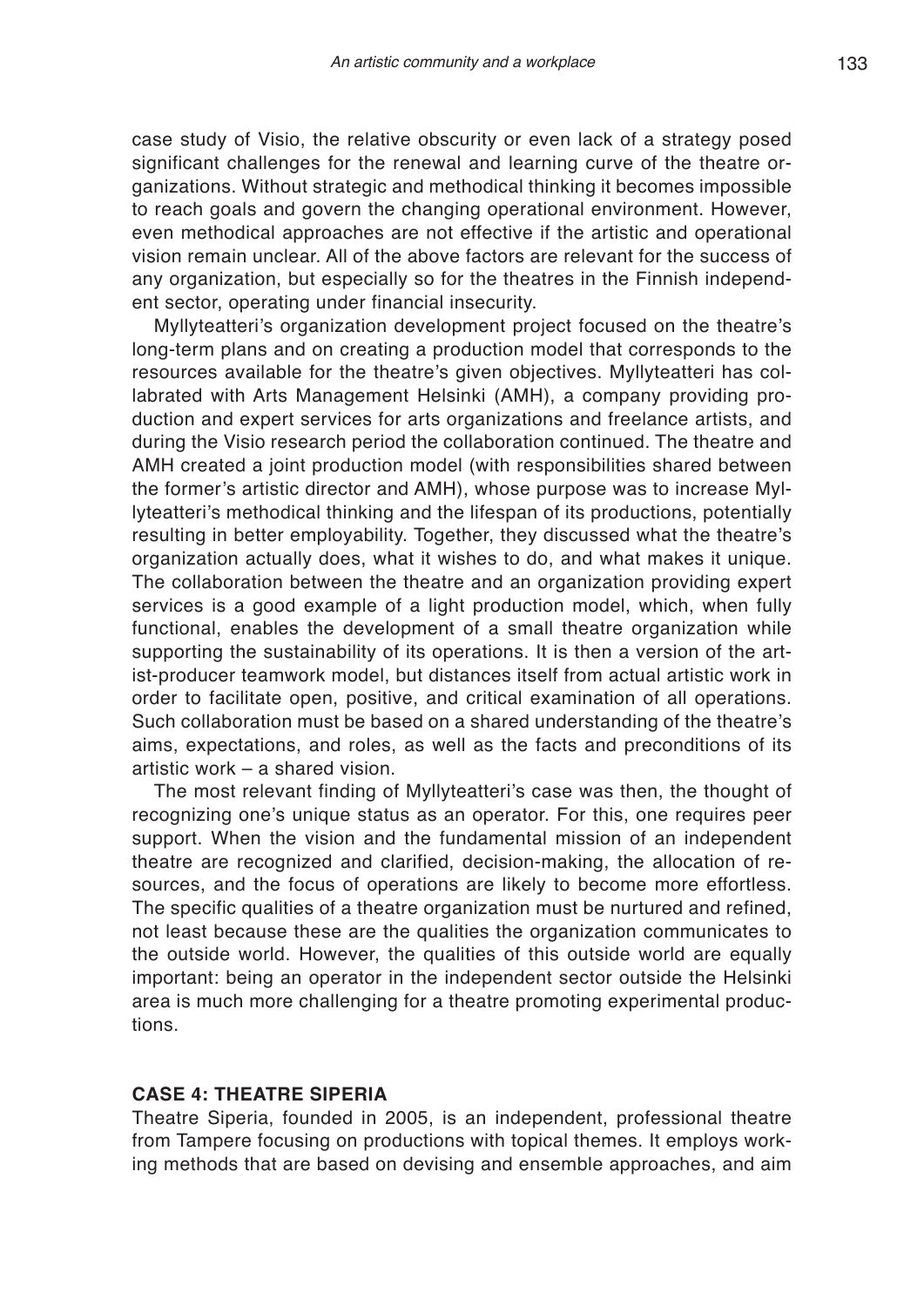at a novel and recognizable artistic oeuvre.<sup>47</sup> Siperia still employs two of the founding members, Marika Heiskanen and Tuukka Huttunen, the first of which serves as its artistic director. With two premieres per year, Theatre Siperia has a total of twenty-three national premieres. In addition, the theatre cooperates on regular co-productions with other independent theatres and VOS theatres, and provides working life theatre<sup>48</sup> as a service for companies and communities to increase its self-financing.

The overall revenue of Theatre Siperia was 160,000 euros in 2015, of which the share of discretionary subsidies was 50,000 euros. The income produced by the theatre was 75,000 euros, and the subsidies from the city of Tampere amounted to 20,000 euros. Other subsidies were 13,000 euros in total. The theatre allocated the main subsidies to cover the expenses incurred by its venue and the producer's salary. The artistic work and other services were produced with the aid of other financial support, such as personal grants. If the bids for additional financing were not successful, the productions were subject to the risk implicit in ticket sales, which made the artists' commitment and the generation of their personal income somewhat complicated. In May 2017, Theatre Siperia moved out of its venue in Tampere, as the expenses for the premises had consumed most of its financing over the years. The theatre employed a full-time producer on a permanent contract, with duties including the management of productions, personnel, and marketing. The artistic director is in charge of the artistic work together with the theatre's artistic executive board, and coordinates planning, budgeting, and funding bids with the producer. The director's personal income consists of production-specific subsidies and grants, as in many other independent theatres. Other artistic personnel and technicians are employed for each production case-by-case.

The factors improving the innovativity and the creativity of an organization concern its operational environment, organizing, work community, and its members. Although innovativity is often discussed as a large and abstract – even distant – issue, it can simply refer to doing things in a new and different way at the everyday level in a theatre organization: things related to production and other key processes, technical management, meetings, communication and public relations, or interaction with new audiences. An innovative organization develops itself both internally and externally, by adapting its work to changes in its operational environment.<sup>49</sup> Over the years, Theatre Siperia had undergone many major changes in its artistic ensemble and personnel, and its future profile was seen to require further ideas and an increase in the collaborations with other theatres. The need to clarify the theatre's profile and brand was seen as a topical issue in developing its organization, and

<sup>47</sup> See https://www.teatterisiperia.net.

<sup>48</sup> As a service, working life theatre means training, workshops, and performances that enhance wellbeing and interpersonal skills at work. See https://www.teatterisiperia.net/tyoelamateatteri."

<sup>49</sup> Syvänen et al. 2015, 15.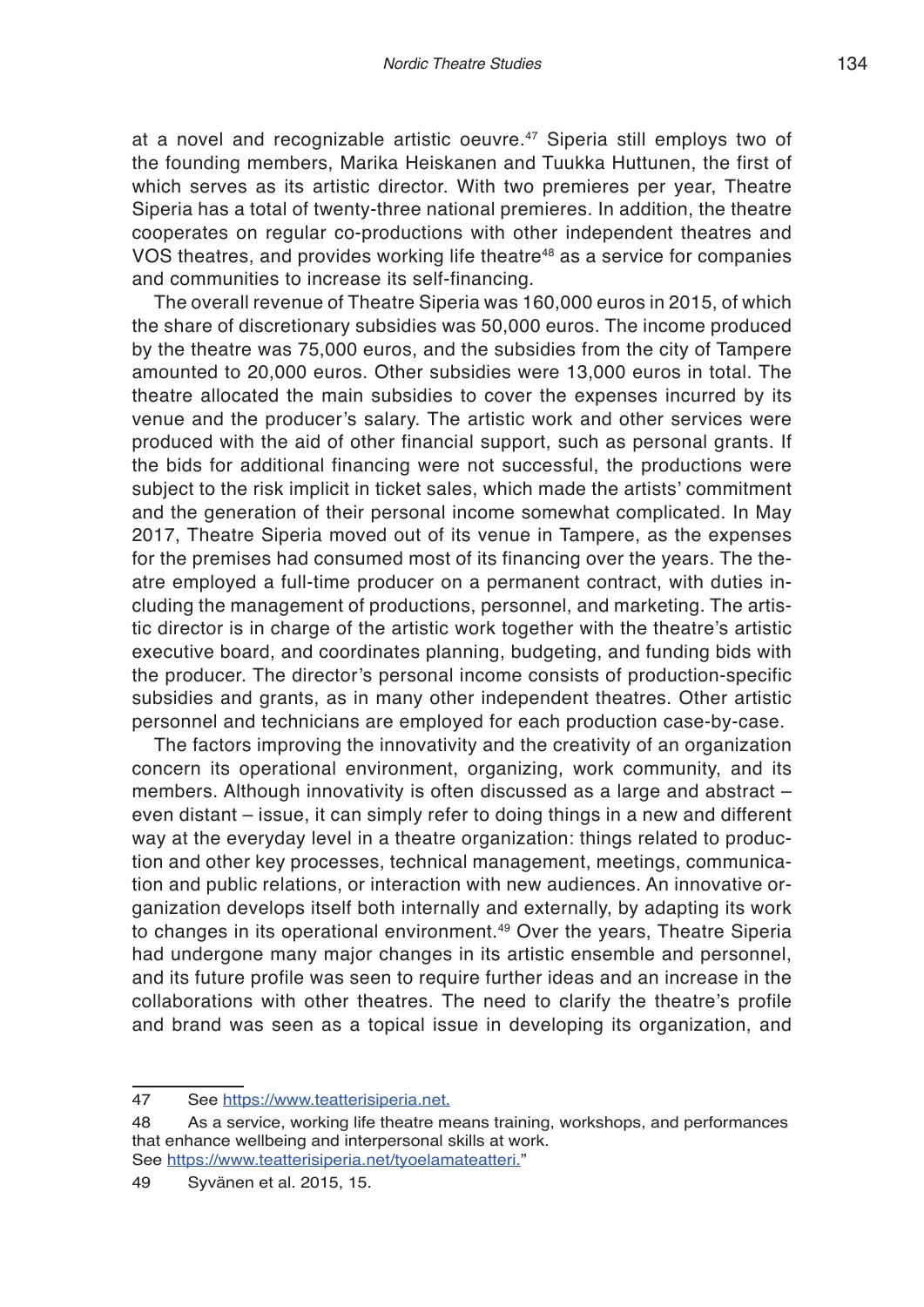during Visio's research period Siperia thus improved its communications and marketing.50 Beside this, the development of the theatre's future operations as regards the interaction between its structure, financing, and operating models were on the agenda.

Development activities were carried out together with the producer and the artistic executive board in order to turn the marketing issues into a team effort in the theatre's operations. By re-organizing related work and sharing responsibilities, it is possible to achieve better results and ease the workload of the producer. As with the other operations crucial for independent theatres, marketing requires shared goals and long-term plans. It provides the main support for the artistic vision and the operational aims of a theatre when its brand and identity are being reasserted. When the key persons – the artistic director and the producer – encounter several challenges simultaneously, the role of the managing board becomes increasingly important. A shared visionary working culture combined with co-directional marketing provides a sufficient and sustainable framework for the latter. A shared vision also enables discussing and learning from past difficulties.

### **CONCLUSIONS:**

### **AN ARTISTIC COMMUNITY AS A WORKPLACE**

In this article, we have discussed the organization development and the requirements for sustainable work in four independent theatre organizations in Finland. The multiple case study approach and the methodologies of ethnography enabled us to examine the theatres at the level of their everyday organizational practices, and to ask what are the main challenges for their development. Consequently, the organizational activities of the studied theatres were examined within the broader context of Finnish cultural policy in order to respond to the questions of why such challenges exist and how can independent theatres – because of or despite these challenges – develop their operations towards sustainable work.

In the light of the gathered data, and by comparing the cases discussed, we were able to identify the following categories of challenges in organizational development: vision, strategy and leadership, structure, resources, responsibilities and job descriptions, multi-professional co-operation and communication, well-being at work, and mobility. All of these categories can be considered as elements containing potentials for organizational development and as sources for sustainability, depending on the situation and other characteristics of a given organization. On the basis of this, we now proceed to discuss some further aspects linked to economy and money.

Analyzing the cases and their operational contexts indicated, to a degree, that the independent theatre sector appears to have assumed the shape of a network. As regards its working life, the independent sector can be seen as

<sup>50</sup> Support for the development of marketing was acquired through a communications agency and the focus was on planning.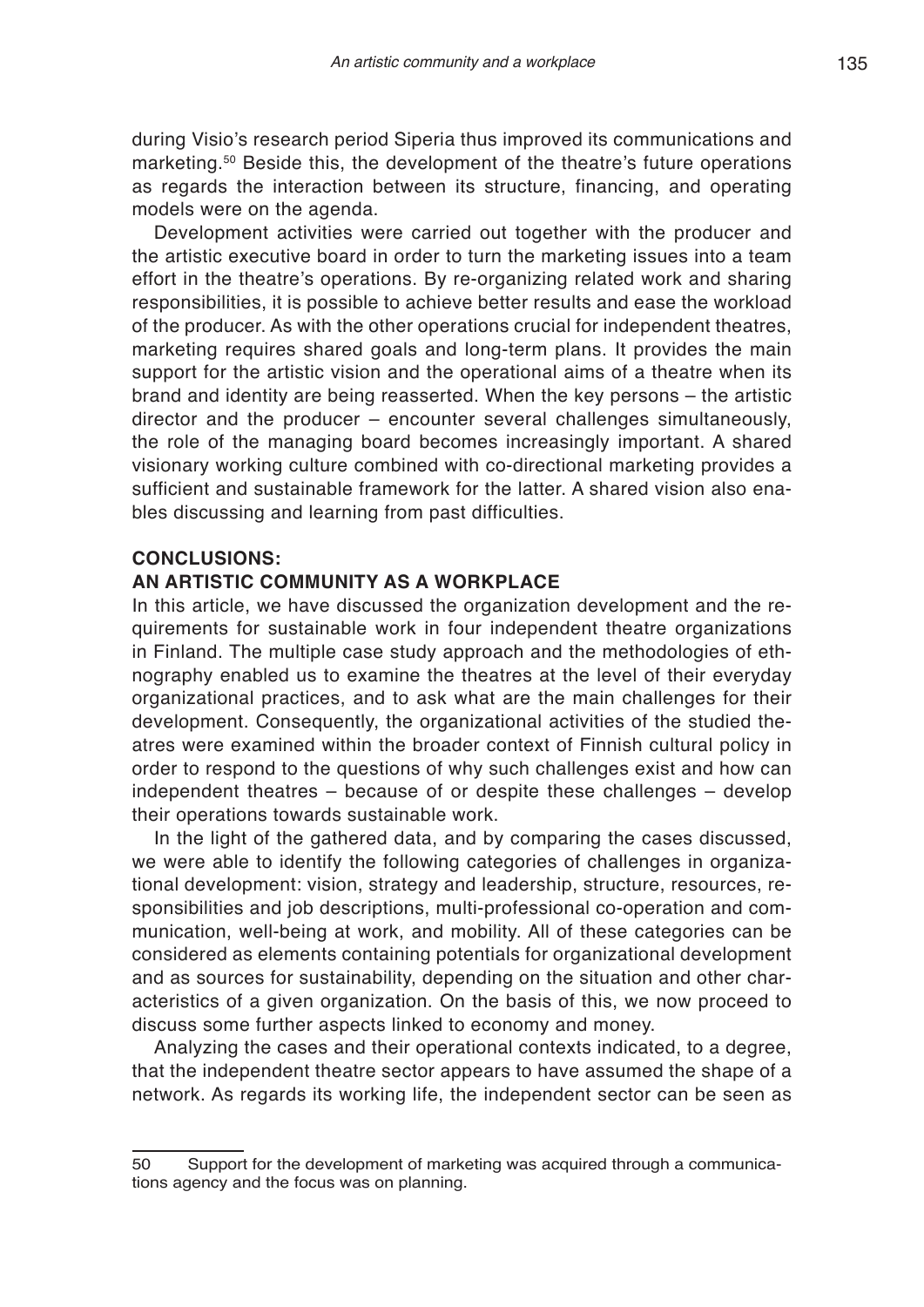synonymous with the mobile work of freelance artists. The artists and other theatre workers operate with personal and organization-specific grants, in changing artistic configurations, and they are potentially affiliated to organizations only for the duration of different productions. The mobility of artists then determines the independent sector at large: mobility is a central element of the operational logic of the sector, and this affects the organizations within it. One of the main findings of Visio was thus the observation that there is a considerable need for peer support and inter-organizational learning. Systematic peer support organized between independent theatres would enable dialogic learning environments for everyday contexts of work, which, in the present article, denote teams and working groups represented by official organizations, but also unofficial artistic and/or multi-professional communities formed around collegial relationships and individual duties. At best, these would serve as dialogic spaces for renewal and development.<sup>51</sup>

All of the theatres studied developed their operations in order to reach an economically sustainable working life, and the research data shows that they always considered aspects of employment in their actions and production planning. When organized in a sustainable way, both economically and operationally, the budgets of the theatres of the independent sector provide work and sufficient income for theatre artists. The routes for an economically sustainable working life, in turn, are systematic operating models, lucid distribution of work, efficient production models, joint productions that prolong the lifespan of individual theatre productions, and, of course, paying regard to audience orientation in this activity. However, as organizations promoting artistic theatre, independent theatres do depend on public funding, and this has to be taken into account when developing sustainable work within them, and sustainable working life in the arts sector in general. In particular, the fact that they now need to apply for discretionary subsidies for a year at a time affects all long-term plans.<sup>52</sup>

A scarce economic situation and the ensuing paucity in resources were anticipated as challenges for development and learning, but the amount of discourse that revolved around financing was somewhat surprising. Art-making as the fundamental mission of an independent theatre was discussed, but a great majority of discussions concerned aspects of production, administration, and financial resilience. Although the emphasis on economic issues can

<sup>51</sup> Tikkamäki 2006; Argote 2013, 9, 147.

<sup>52</sup> The system of statutory funding in Finland is undergoing preparations for a major reform in 2016–17. A working group of specialists representing different sectors of art and culture was appointed by the Ministry for Education and Culture (OKM) in 2016 to discuss the reform. Needs for long-term funding possibilities for organizations operating with state discretionary subsidies have been considered. In a report published by OKM on 17 January 2018, the working group suggested that the present Theatres and Orchestras Act should be replaced by a law that advances and covers all forms of the performing arts. The eligibility for the VOS status should become temporary, and the status would be granted for three or six years at a time (with different criteria for eligi-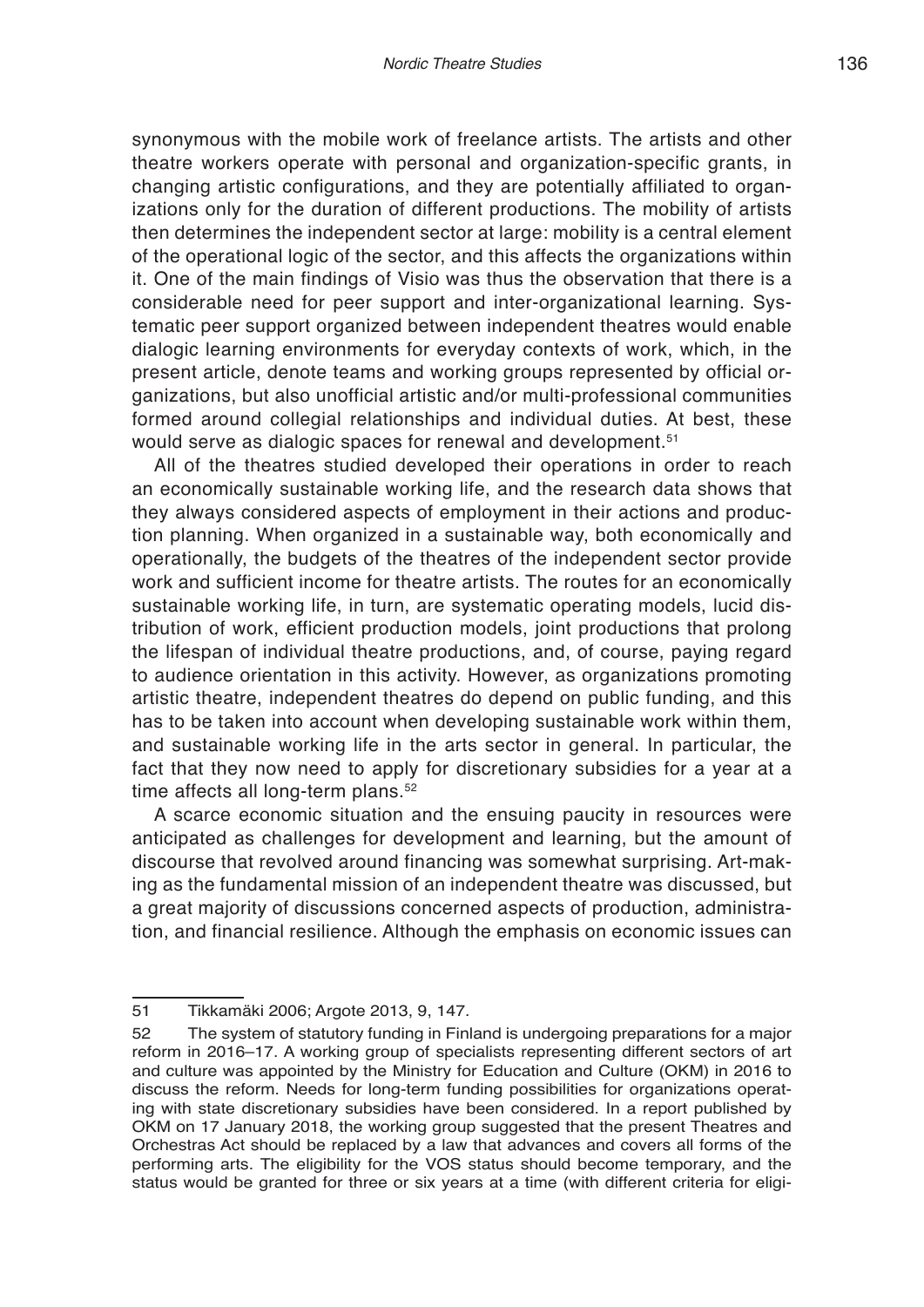partly be explained through the research context of Visio itself, the current situation in cultural politics – the renewal of statutory funding – did have an effect. The growing demands for an increase in self-financing can be seen as a challenge for the development of strategic operations. If a theatre chooses to increase its self-financing at any cost, there is a temptation to resort to quick and easy solutions at the expense of long-term plans. The pursuit of continuous growth present in the operations of independent theatres is part of a larger process in the cultural economy, wherein the organizations of the public sector and the civic society adopt their operational means from the administration and the management of the private sector. This process results from a pressure on the public sector that is prone to increase the weight of the third sector as a provider of services.<sup>53</sup> The pressure is present in each of the cases studied. The results of Visio then support the above claims, although its research material does suggest that there are conscious counter-strategies for growth present in the theatres' operating cultures. One of the theatres refused to expand its operations simply because of the demand to grow (for growth's sake), and chose to concentrate on its fundamental mission of making art – a strategy that might be the key for sustainability. An interviewee from one of the theatres even argued that scarce resources can be seen as facilitators of creativity.

The theatres studied in Visio differ from one another in many respects: in how they were founded and how they have developed, in their visions and aspirations, in their strategies and attitudes towards growth, and in their organizational elements. Yet, operating in the independent theatre sector, outside statutory state funding, remains a unifying factor for them. It is an important building block of their identities, despite the fact that many of their peers have considered the VOS system as an alternative that provides a chance for long-term funding. As the study examined four parallel cases, it was able to reveal the fact that there is a pressure to homogenize the professional organizations of the independent sector. If continuous, a codirectional development in peer organizations may become a threat for their rationality and efficacy – and thus for their productivity and economy – especially when catalyzed by state-run regulation (through financing) and the growing societal influence of professions.54 For example, the question of how to organize production-related work in independent theatres becomes interesting in this regard. In the studied theatres, the prevailing policy has been to employ

bility depending on the duration of the status). The amounts of and the criteria for the discretionary subsidies in the independent sector should also be modified. According to the working group, the subsidies could be granted on a one-year or a three-year basis, and the criteria for the subsidies would vary according to the nature of a given subsidy. In addition, the state could introduce five-year development subsidies. See http:// julkaisut.valtioneuvosto.fi/bitstream/handle/10024/160473/OKM\_1\_2018.pdf (Opetus- ja kulttuuriministeriö 2018).

<sup>53</sup> Ruusuvirta 2013, 218; Ruusuvirta and Saukkonen 2015.

<sup>54</sup> Harisalo 2008, 137–8.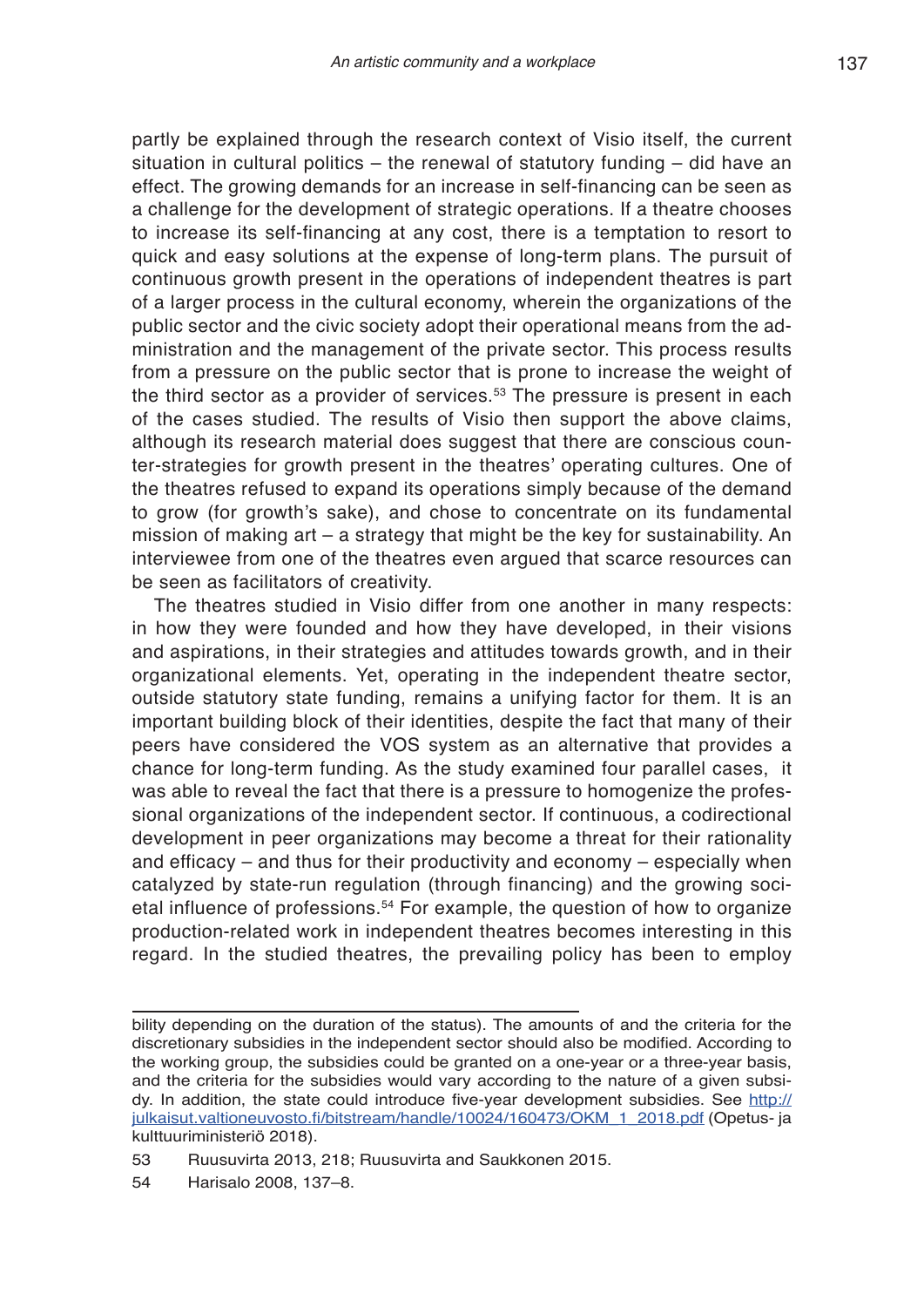one producer who is in charge of the productions as well as the overall administration of the theatre association, so that the artists may concentrate on artistic work and its realization. However, in practice, there is often so much work related to the management of the theatres that it is shared between the artists as well – the artistic director bearing the heaviest load. At the same time, a majority of the financing is allocated to cover the wages of the producer and the artistic personnel must participate in managing the productions pro bono. Although this policy remains problematic, it seems to be an ideal model among independent theatres to appoint a producer with a permanent and full-time contract. This raises the question whether there is a need to discuss new kinds of production and support structures within the independent sector, as the artist-producer model appears to be unprofitable from the point of view of sustainable work, unless there are extra resources at hand for this. In addition, and as regards independent theatres as artistic communities, the observation that exogenous (finance-based) demands for organizational renewal must be questioned becomes of central importance, especially in the context of arts organizations. Art itself contains the idea of development, or rather, evolution, and innovativity and renewal is always part of the artistic work and ethos. The expertise of an artist is about renewal, and in multi-professional theatre work new thoughts and viewpoints tend to accumulate. When the challenges for the development and the potentials of independent theatres are considered from this angle, the biggest challenges appear to concern organizations, structures, and resources, instead of motivation and attitudes towards work. Yet, there remains an additional challenge of how to embed the operating models inherent in artistic work into other operations performed by the organization, such as administration.

According to Visio's multiple case study it is possible to argue that the theatres in the independent sector are a truly diverse group of arts organizations in economic and operational terms, although its cases represent rather established organizations in the mobile 'free field'. At the same time, the recurring definition of small professional theatres as organizations of the independent sector takes place at the level of both systems and operations, and always with respect to theatres within the VOS system. The division into VOS and independent sectors resurfaces also in related research, as well as in the promotion of the theatres' interests. When one thinks about the general significance of theatre and art in a society, definitions that emerge from economic preconceptions may become problematic. The results of this study suggest that there is a need for further definitions and conceptions, which would draw on the self-evaluations of the organizations as artistic communities and workplaces. Consequently, there is a need for more categories within the qualitative discussions on cultural policy to better reflect the diverse field of artistic theatre.<sup>55</sup>

<sup>55</sup> In June 2017, the working group of statutory funding reform launched a report where they suggested four categories for allocation of state funding – in two categories,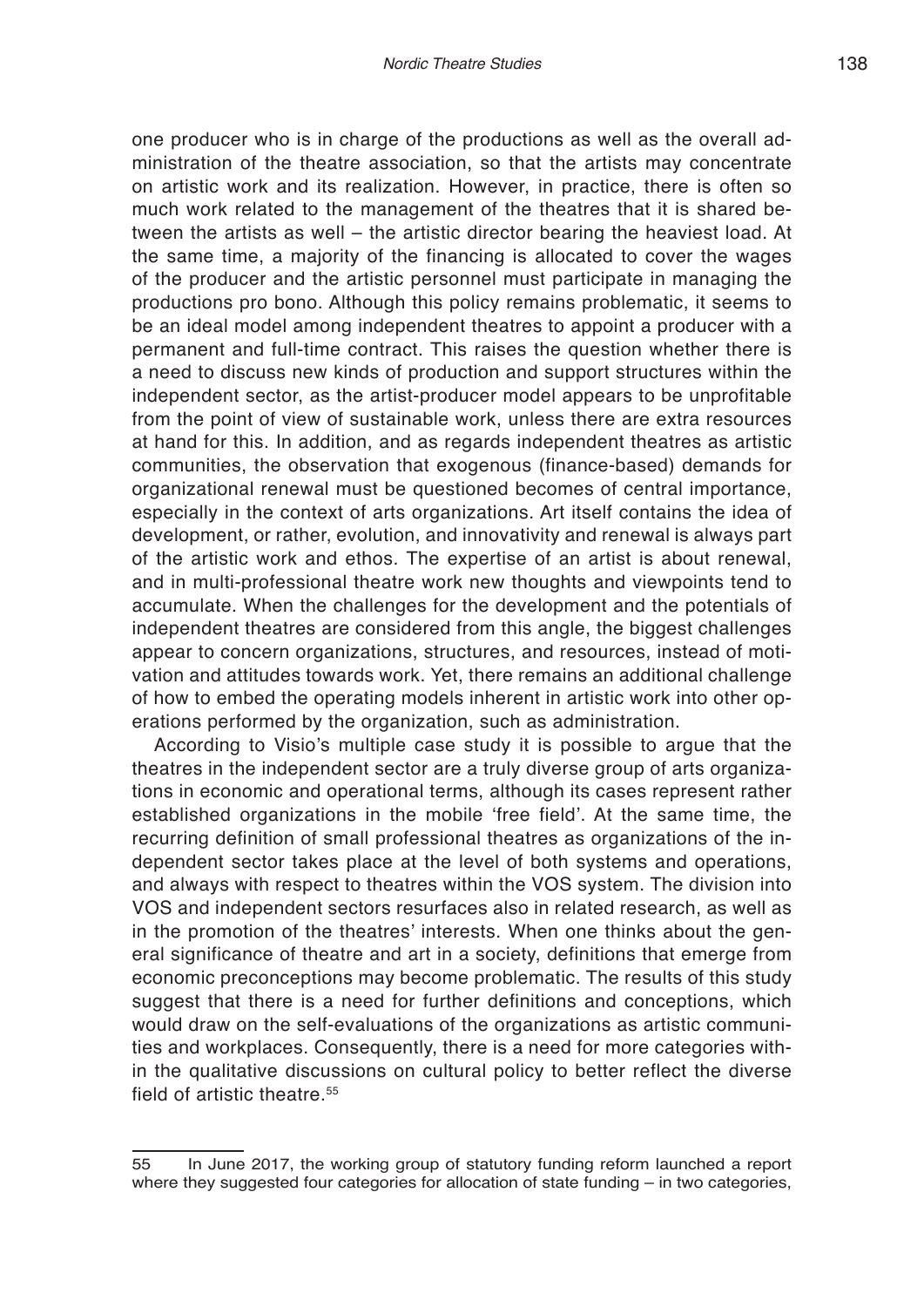A central question then is how the diversity and the individual characteristics of independent theatres can be attended to in the politics related to public discretionary subsidies. Our suggestion is that the theatres outside the VOS system require further definitions and designations that are not based on the bifurcation in funding, but on the recognition of the heterogeneity in the operating models and the artistic orientations in the field. Art and culture do not benefit from lack of diversity, and therefore categories within Finnish cultural politics – especially in the context of financing – require sufficient scope and further knowledge to produce and uphold appropriate demarcations. By recognizing and making use of different aspects of the diversity distinctive to artistic communities as workplaces, there is a chance to conceive a politics of theatre relying on artistic contents, instead of finance-based policies.

money would be allocated according to calculating the FTEs (Full-time equivalent) as in the current situation, in one category, money would be allocated on a discretionary basis. Beside these, there would be a funding category for projects. The support would become temporary and applicants such as theatres would need to justify their support after certain intervals. Both artistic and organizational quality would be evaluated. See https://webcast.reloadmedia.fi/player/?video=S20170941500590 (Sitra 2017).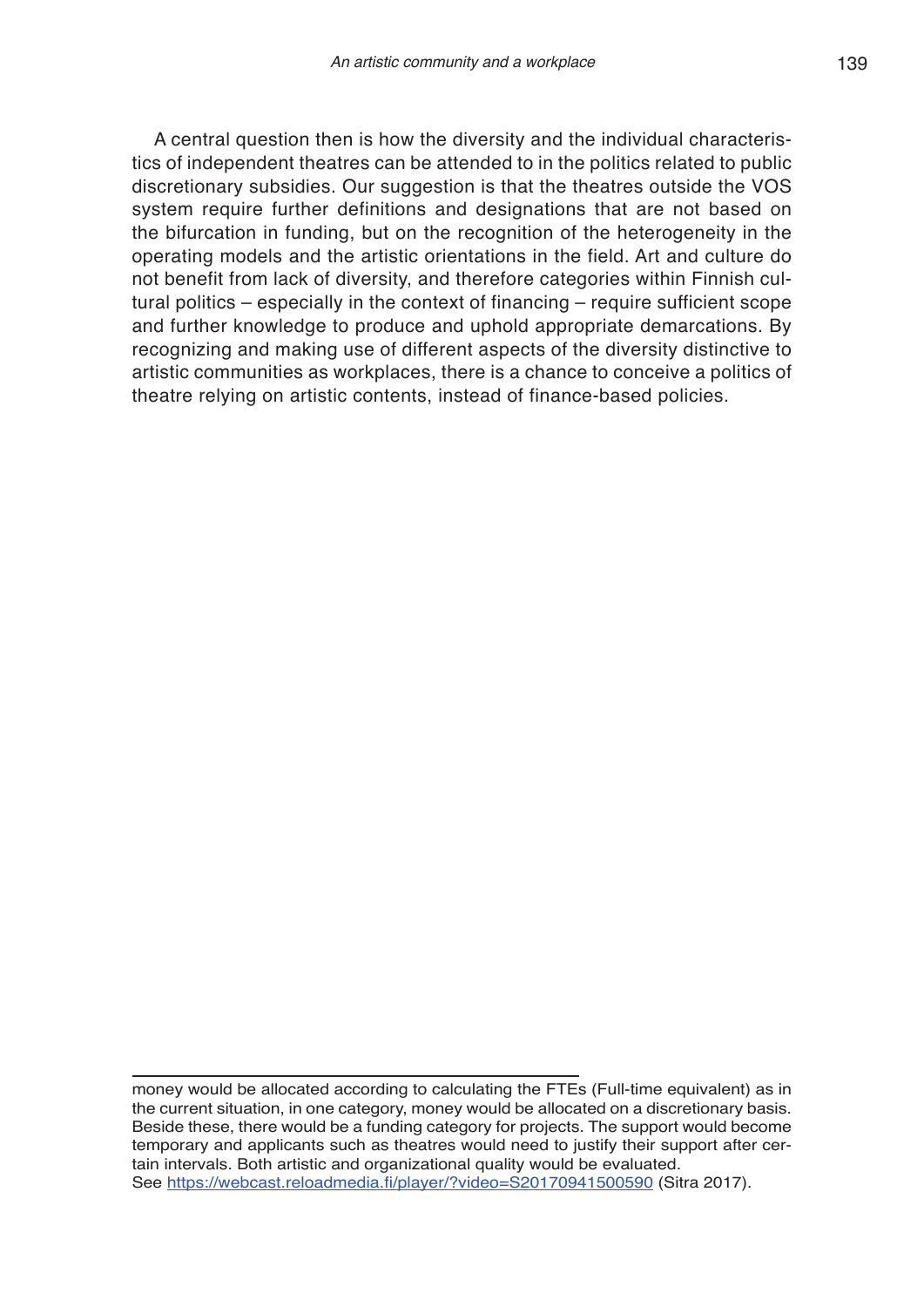#### **REFERENCES**

Argote, Linda. 2013. *Organizational Learning: Creating, Retaining and Transferring Knowledge.* 2nd ed. New York: Springer.

Atkinson, Paul. 2001. *Handbook of Ethnography*. London: Sage Publications.

Buchanan, David A. 2012. "Case Studies in Oganisational research" in *Qualitative Organisational Research. Core Methods and Current Challenges.* Eds. Gillian Symon and Catherine Cassell. London: Sage Publications.

Gordon, Tuula, Pirkko Hynninen, Elina Lahelma, Tuija Metso, Tarja Palmu and Tarja Tolonen. 2007. "Koulun arkea tutkimassa. Kokemuksia kollektiivisesta etnografiasta" in Etnografia metodologiana. Eds. Sirpa Lappalainen, Pirkko Hynninen, Tarja Kankkunen, Elina Lahelma and Tarja Tolonen. Tampere: Vastapaino.

Harisalo, Risto. 2008. *Organisaatioteoriat*. Tampere: Tampere University Press.

Helavuori, Hanna, Maaria Kuukorento and Elina Kuusikko. 2016. *Lähikuvassa freelancenäyttelijä*. Tutkimusraportti 2016. Freelancenäyttelijöille suunnatun kyselyn tuloksia. Helsinki: The Finnish Actors Union, Theatre Info Finland and Theatre Centre Finland.

Huttunen, Laura. 2010. "Tiheä kontekstointi: Haastattelu osana etnografista tutkimusta" in *Haastattelun analyysi*. Eds. Johanna Ruusuvuori, Pirjo Nikander and Matti Hyvärinen. Tampere: Vastapaino.

Häti-Korkeila, Marjatta. 2010. *Teatterinjohtamisen dramaturgiaa: Keskeiset tehtävät, arjen ongelmat ja rakenteelliset muutostarpeet*. Doctoral dissertation in Theatre Research, The University of Helsinki.

Johnson, Jeff. 2010. *The New Finnish Theatre*. London: McFarland & Company.

Kallinen, Timo. 2002. "Ryhmäteatteri ja teatterikoulutuksen kolme vaihetta" in *Teatteri ja tanssi toimintakulttuurina*. Eds. Pia Houni & Pentti Paavolainen. Acta Scenica 10. Helsinki: Teatterikorkeakoulu, 117–132.

Kanerva, Anna and Minna Ruusuvirta. 2006. *Suomalaisen teatterin tulevaisuus teatterintekijöiden ja kuntien silmin: Yhteenveto teatteriselvityksestä*. Cupore publication 14. Helsinki: Kulttuuripoliittisen tutkimuksen edistämissäätiö.

Kangas, Anita and Esa Pirnes. 2015. "Kulttuuripoliittinen päätöksenteko, lainsäädäntö, hallinto ja rahoitus" in *Taiteen ja kulttuurin kentät: Perusrakenteet, hallinta ja lainsäädäntö.* Eds. Ilkka Heiskanen, Anita Kangas and Ritva Mitchell. Helsinki: Tietosanoma.

Kasvio, Antti. 2014. *Kestävä työ ja hyvä elämä*. Tallinn: Gaudeamus.

Kasvio, Antti and Timo Räikkönen. 2013. *Kohti kestävää työelämää*. Helsinki: Työterveyslaitos. https://www.julkari.fi/bitstream/handle/10024/114845/Kohti\_kestavaa\_tyoelamaa.pdf (17 Sept 2016).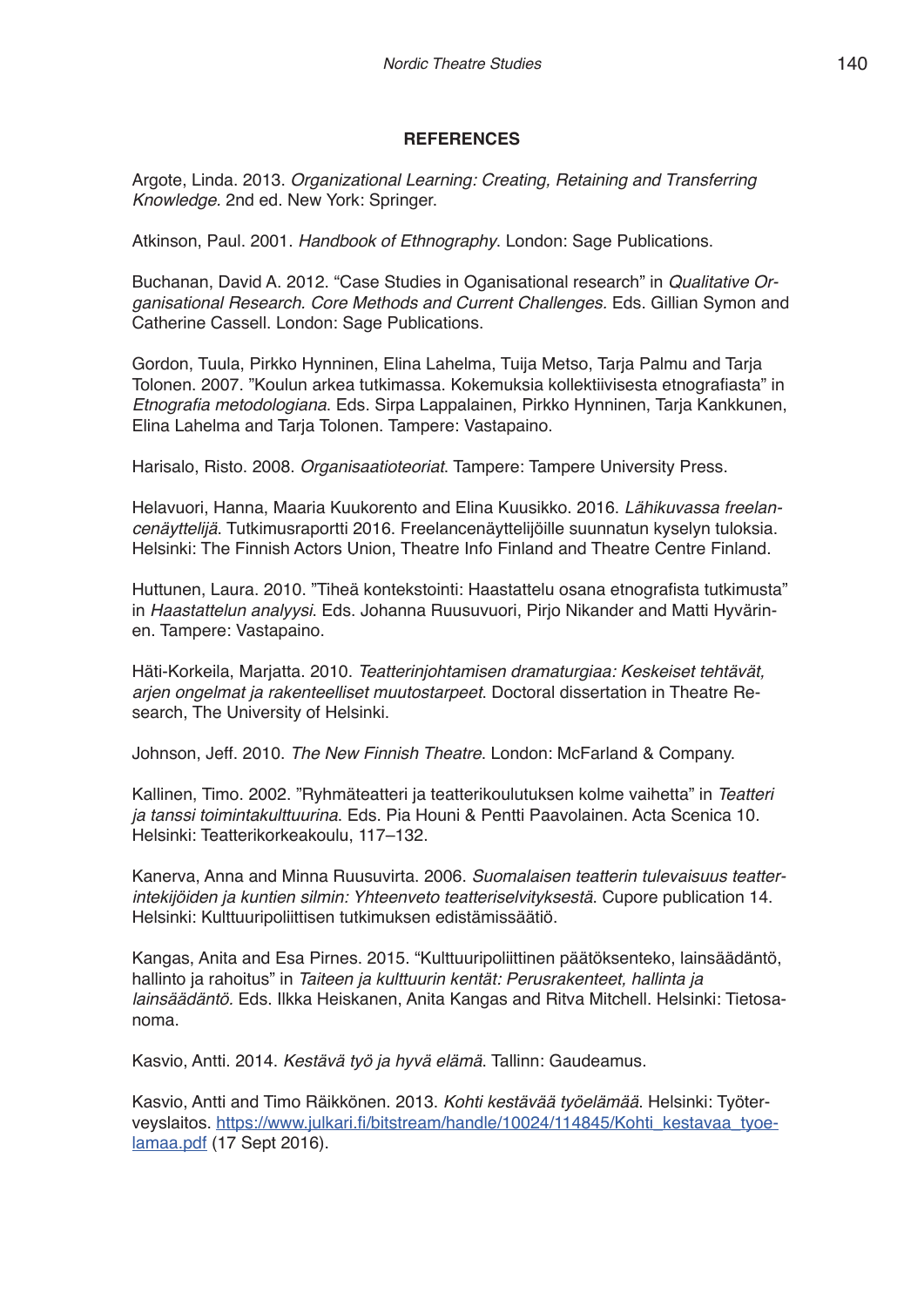Kekäläinen, Katri and Maria Salomaa (ed.) 2013. *Kiertueella henki kulkee! TEKI-JÄ-hankkeen loppujulkaisu*. Tutkivan teatterityön keskus. Tampere: The Centre for Practice as Research in Theatre.

Klaić, Dragan. 2012. *Resetting the Stage: Public Theatre between the Market and Democracy*. Bristol: Intellect.

Kokkonen, Tuija, Karla Loppi and Annamari Karjalainen. 2002. *For free – selvitys suomalaisen teatterin vapaasta kentästä*. http://www.suomenteatterit.fi/jasenpalvelut/ tutkimukset-ja-julkaisut/ (15 Sept 2016).

Lammi, Minna and Johanna Mäkelä. 2013. "Esipuhe: Kulutuksen kuvat." In *Kulutuksen kuvat.* Kuluttajatutkimuskeskuksen vuosikirja 2013. Eds. Minna Lammi, Johanna Mäkelä and Veera Mustonen. Helsinki: Kuluttajatutkimuskeskus. http://helda.helsinki.fi/ bitstream/handle/10138/152246/Kulutuksen\_kuvat.pdf?sequence=1 (20 January 2017).

Lavaste, Saana, Saara Rautavuoma and Kati Sirén. 2015. *Avoin näyttämö: Käsikirja teatterin uudistajille.* Tampere: Teatteri 2.0.

Manka, Marja-Liisa. 2011. *Työnilo*. Helsinki: WSOYpro.

Oinaala, Anu and Vilja Ruokolainen. 2013. *Vapaan kentän jäljillä: Tutkimus teatterin, tanssin, sirkuksen sekä performanssi- ja esitystaiteen vapaasta kentästä*. Cupore online publication 20. Helsinki: Kulttuuripoliittisen tutkimuksen edistämissäätiö.

Oinaala, Anu and Vilja Ruokolainen. 2017. "Esittävän taiteen vapaa kenttä osana muuttuvaa kolmatta sektoria." *Kulttuuripolitiikan tutkimuksen vuosikirja 2016,* 124–139.

Ojala, Satu and Pertti Jokivuori. 2012. "Työhyvinvointi ja organsaation talous työntekijöiden silmin" in *Hyvinvointi ja organisaation menestys*. Ed. Pasi Pyöriä. Helsinki: Gaudeamus, 23–40.

Opetus- ja kulttuuriministeriö. 2011. *Vapaan kentän ammattilaisryhmien toimintaedellytysten parantaminen*. Opetus- ja kulttuuriministeriön työryhmämuistioita ja selvityksiä 2011:14. Helsinki: Opetus- ja kulttuuriministeriö. https://julkaisut.valtioneuvosto.fi/bitstream/handle/10024/75477/tr14.pdf?sequence=1 (8 June 2017).

Opetus- ja kulttuuriministeriö. 2018. *Esittävän taiteen ja museoiden valtionrahoituksen uudistaminen.* Opetus- ja kulttuuriministeriön julkaisuja 2018:1. Helsinki: Opetus- ja kulttuuriministeriö. http://julkaisut.valtioneuvosto.fi/bitstream/handle/10024/160473/ OKM\_1\_2018.pdf (6 June 2018).

Pekkala, Laura. 2017. *Kohti oppimista ja kestävää työtä – organisaation kehittymismahdollisuudet valtionosuusjärjestelmän ulkopuolisissa ammattiteattereissa.* Tampere: The Centre for Practice as Research in Theatre.

Pyyhtinen, Olli. 2009. Bringing the Social Alive: Essays on Georg Simmel's Social The*ory.* Doctoral thesis in Social Sciences, The University of Turku.

Pyöriä, Pasi. 2012. "Johdanto: Hyvinvoiva henkilöstö, menestyvä organisaatio" in *Hyvinvointi ja organisaation menestys*. Ed. Pasi Pyöriä. Helsinki: Gaudeamus, 7–22.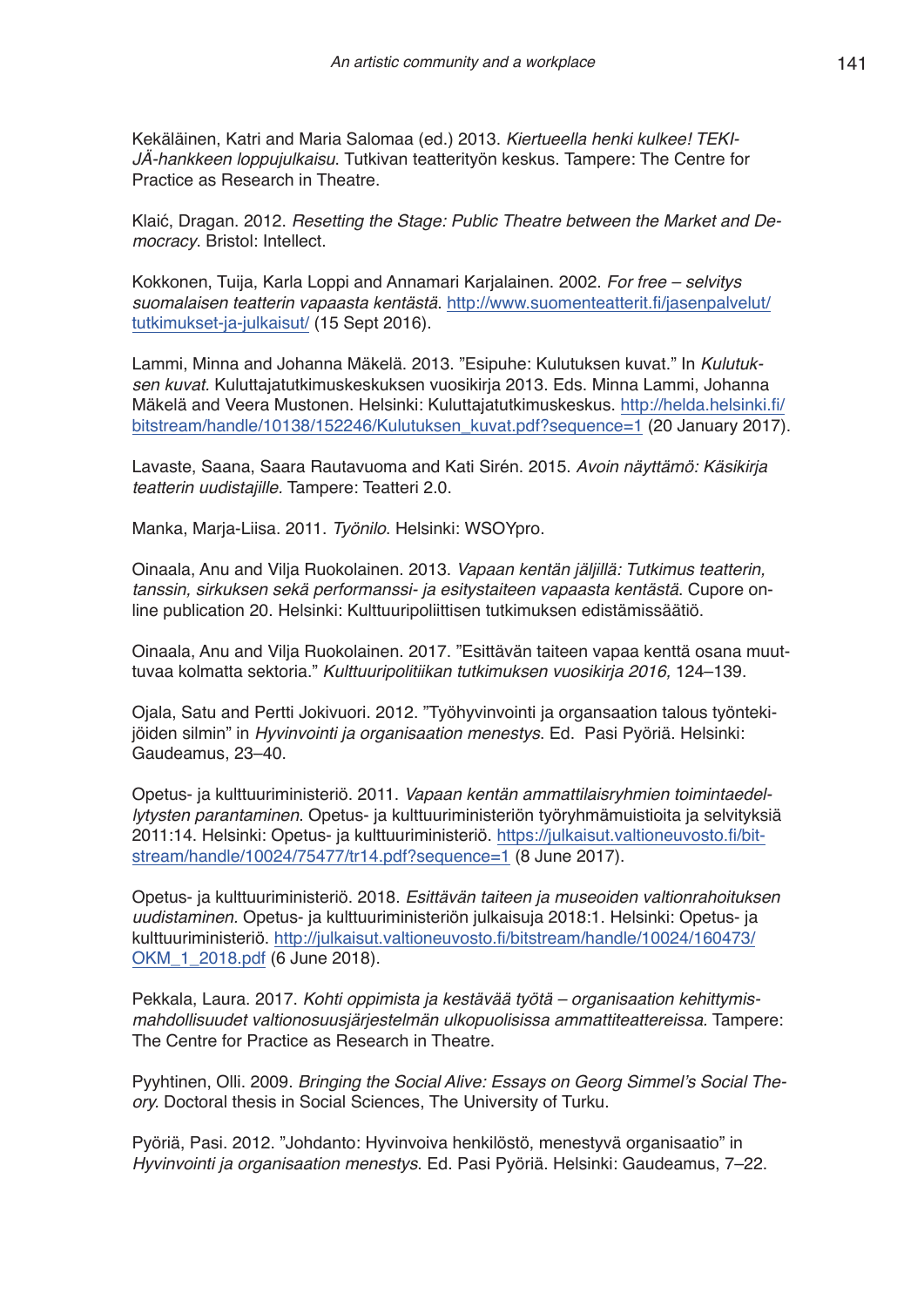Quine, Michael. 2009/1999. "Audiences for Live Theatre in Britain: The Present Situation and Some Implications." *Cultural Trends* 9:34, 1–24. https://doi.org/10.1080/09548969909365076 (9 Febr 2018).

Ruusuvirta, Minna. 2013. "Hybrid third sector organizations in Finland – Arts and cultural institutions in focus." *Nordisk Kulturpolitisk Tidskrift* 16:2, 217–238.

Ruusuvirta, Minna and Pasi Saukkonen. 2015. "Taiteen ja kulttuurin kolmas sektori" in *Taiteen ja kulttuurin kentät: Perusrakenteet, hallinta, lainsäädäntö ja uudet haasteet. Eds.* Ilkka Heiskanen & Anita Kangas & Ritva Mitchell. Helsinki: ArtHouse, 354–374.

Senge, Peter M. 1990. *The Fifth Discipline: The Art & Practice of the Learning Organization*. New York: Doubleday Business.

Simmel, Georg. 1997. *Simmel on Culture: Selected Writings.* Eds. David Frisby & Mike Featherstone. London: SAGE Publications.

Sitra. 2017. "Esittävien taiteiden ja museoiden rahoitusjärjestelmän uudistustyön toisen vaiheen sidosryhmätilaisuus". *Suomen itsenäisyyden juhlarahasto Sitra*. https://webcast.reloadmedia.fi/player/?video=S20170941500590 (6 June 2018).

Syvänen, Sirpa, Antti Kasvio, Kaija Loppela, Susanna Lundell, Sari Tappura and Kati Tikkamäki. 2012. *Dialoginen johtaminen innovatiivisuuden tekijänä: tutkimusohjelman teoreettiset lähtökohdat, tutkimuskysymykset ja toteutus*. Helsinki: Työterveyslaitos.

Syvänen, Sirpa, Kati Tikkamäki, Kaija Loppela, Sari Tappura, Antti Kasvio and Timo Toikko. 2015. *Dialoginen johtaminen: avain tuloksellisuuteen, työelämän laatuun ja innovatiivisuuteen.* Tampere: Tampere University Press.

Taiteen edistämiskeskus. 2016. "Näyttämötaiteen toiminta-avustukset yhteisöille". http://www.taike.fi/web/nayttamotaide/apurahat-ja-avustukset (14 December 2016).

Teatterikeskus. 2013. "Teatteri liikkeessä ja lähellä – Suomalaisen teatterin kehittämisohjelma 2013". Helsinki: Teatterikeskus ry. http://www.suomenteatterit.fi/wp-content/uploads/2013/12/Teatterin-kehitt%C3%A4misohjelma-2013-Teatterikeskus.pdf (14 Dec 2016).

Teatterikeskus. 2014. "Teatteri- ja orkesterilain ulkopuolisen ammattiteatterikentän toimijat 2014". https://www.tinfo.fi/documents/teatterikeskus\_selvitys\_vapaan\_teatterikentantoimijoista\_1809141230.pdf (8 June 2017).

Tikkamäki, Kati. 2006. Työn ja organisaation muutoksissa oppiminen: Etnografinen *löytöretki työssä oppimiseen*. Doctoral thesis in Adult Education, The University of Tampere.

Tinfo. 2016. "Teatteritilastot 2015." Helsinki: TINFO – Theatre Info Finland. https://www.tinfo.fi/documents/teatteritilastot2015\_web.pdf (9 Febr 2018).

Wilmer, S. E. and Pirkko Koski. 2008. *The Dynamic World of Finnish Theatre*. Helsinki: Like.